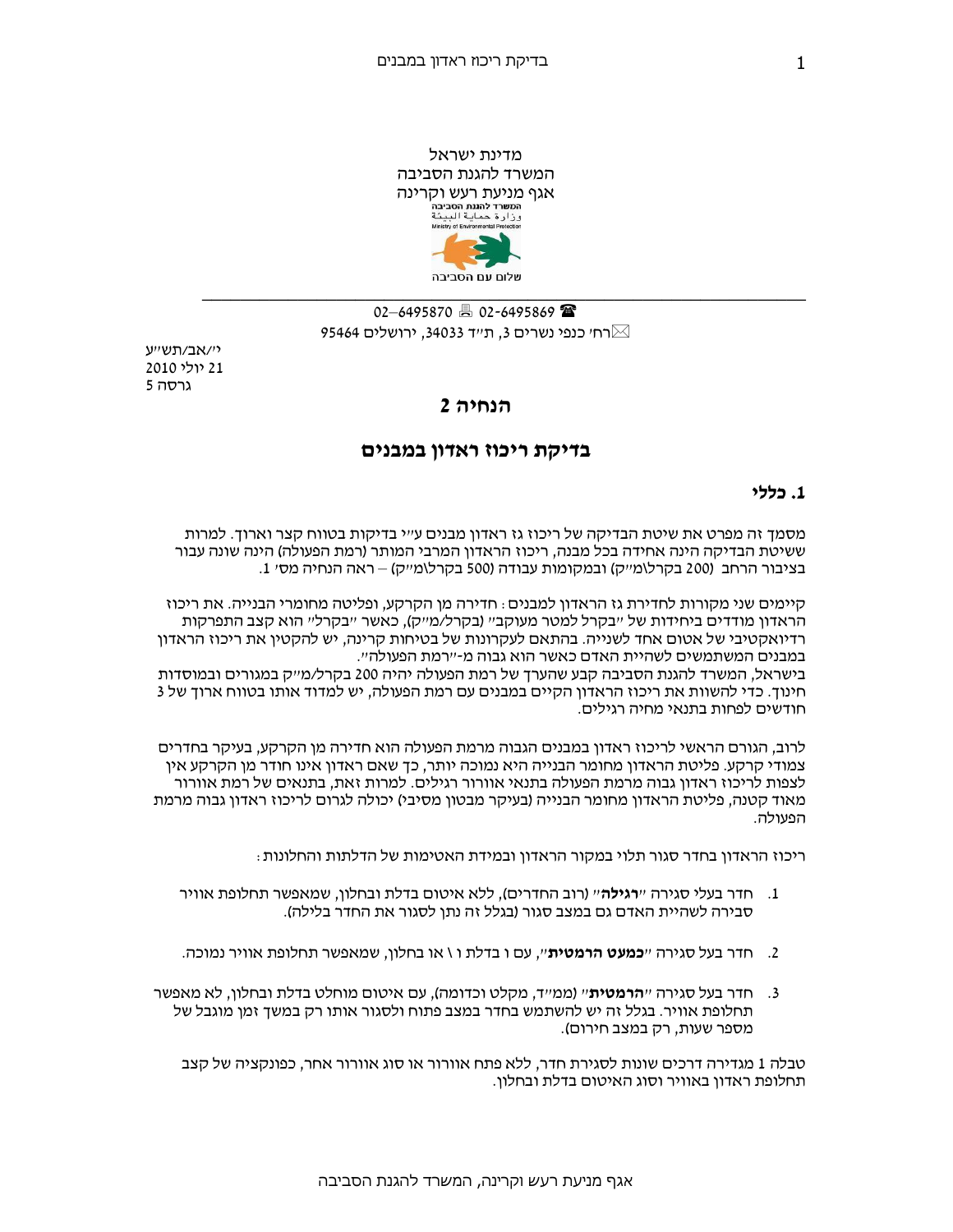| רמת איטום                  | רמת אוורור  | סגירת החדר  | סוג |
|----------------------------|-------------|-------------|-----|
|                            | ( לשעה)     |             |     |
| ללא איטום בדלת ובחלוו      | $0.1 - 0.3$ | רגילה       |     |
| עם איטום בדלת ו \ או בחלוו | $0.1 - 0$   | כמעט הרמטית |     |
| עם איטום מוחלט בדלת ובחלוו |             | הרמטית      |     |

טבלה 1. סגירת החדר, רמת אוורור (קצב תחלופת אוויר האופייני בחדר סגור) ורמת האיטום של החדר.

**יש להדגיש** : בגלל המסה הגדולה יותר של הראדון יחסית לאוויר שמשפיעה על הדיפוזיה שלו באוויר, קצב תחלופת הראדון באוויר הנו נמוך יחסית לקצב תחלופת האוויר. לכן, כאשר מתייחסים להלן ל״תחלופת אוויר״, הכוונה היא לתחלופת ראדון באוויר. שיטת המדידה של קצב תחלופת הראדון באוויר מפורטת בהנחיה מס׳ 3. המודל הפיסיקלי של ראדון בחדר (הנחיה מס׳ 5) מאפשר להעריך את ריכוז הראדון בחדר כפונקציה של אקטיביות המקורות וקצב תחלופת האוויר.

לרוב, בתנאי מחיה רגילים (שילוב של תנאים סגורים ופתוחים במשך היממה), קצב תחלופת האוויר משתנה בין 0.1 (סגירת החדר בלילה) ל-2 בשעה (פתיחת החדר ביום). ניתן להעריך, בהתאם לתוצאות בדיקה במבנים, שבתנאי מחיה רגילים קצב תחלופת האוויר הממוצע הנו 0.3 לשעה.

### 2. שיטות לבדיקות ראדוו

#### 2.1 בדיקה ארוכת טווח

ריכוז הראדון הנמדד בתנאים פתוחים משתנה מיום ליום, כפונקציה של תנאי האוורור של החדר ומזג האוויר. כדי לוודא תוצאה אמינה, מבצעים בדיקה זו בפרק זמן ארוך, לפחות 3 חודשים, בתנאי מחיה רגילים. בדיקה זו קובעת אם ריכוז הראדון בחדר הנו תקין (נמוך מרמת הפעולה) או לא תקין (גבוה מרמת הפעולה).

#### 2.2 בדיקה קצרת טווח

בגלל חדירה (אפשרית) של ראדון מן הקרקע, ריכוז הראדון בחדר צמוד קרקע יכול להיות גבוה. כדי למנוע חשיפה מיותרת של האדם לריכוז ראדון גבוה עד לסיום הבדיקה הארוכה, יש לבצע קודם בדיקה קצרת טווח. בדיקה זו מבצעים בחדרים צמודי קרקע בלבד בתנאים סגורים במשך 3 עד 7 ימים, ועל פיה קובעים אם יש צורד בפעולות מידיות להפחתת ריכוז הראדון (מיטיגציה) או לא.

בהתאם לבדיקה הקצרה, אם הריכוז הנמדד היה נמוך מייהסף לפעולות שיפור מידיות״, אין לצפות לריכוז ראדון גבוה בתנאים פתוחים, ואפשר לבצע בדיקה ארוכת טווח. אם ריכוז הנמדד בתנאים סגורים עובר את הסף, יש לבצע פעולות שיפור בפרק זמן מוקצב.

מגדירים את הסף לפעולות שיפור מידיות כריכוז הראדון הקיים בחדר בתנאים סגורים, שאמור לרדת לרמה של 200 / 500 בקרל/מייק במגורים / מקומות עבודה בהתאמה, בתנאים פתוחים, עם קצב תחלופת אוויר 0.3 לשעה. הסף לפעולות שיפור תלוי בסוג הגלאי, בזמן הבדיקה עם גלאי זה ובקצב תחלופת האוויר בחדר הנבדק.

#### 2.3 אי ודאות של הבדיקה

כמו בכל מדידה פיסיקאלית. תוצאת המדידה של ריכוז ראדון (קצרת טווח או ארוכת טווח) כוללת : ריכוז הראדון הנמדד ואי הודאות שלו, כשהם נמדדים ע״י הגלאי עצמו או ע״י המעבדה שמבצעת את הפיתוח של הגלאי. במדידת ריכוז ראדוו מגדירים את אי הודאות של המדידה כסטייה תקו (standard deviation) אחד. עם הגדרה זו, רמת הסמך (confidence level) של המדידה היא 68%.

#### 2.4 השוואה בין תוצאת הבדיקה וסף הייחוס

לצורך מתו החלטה לגבי ממצאיי הבדיקה, בבדיקה קצרת טווח ובבדיקה ארוכת טווח, יש להשוות את ריכוז הנמדד עם סף ייחוס מסוים (ראה פרק 3). סף זה נקרא :

■ – הסף לפעולות שיפור מידיות, בבדיקה קצרת טווח.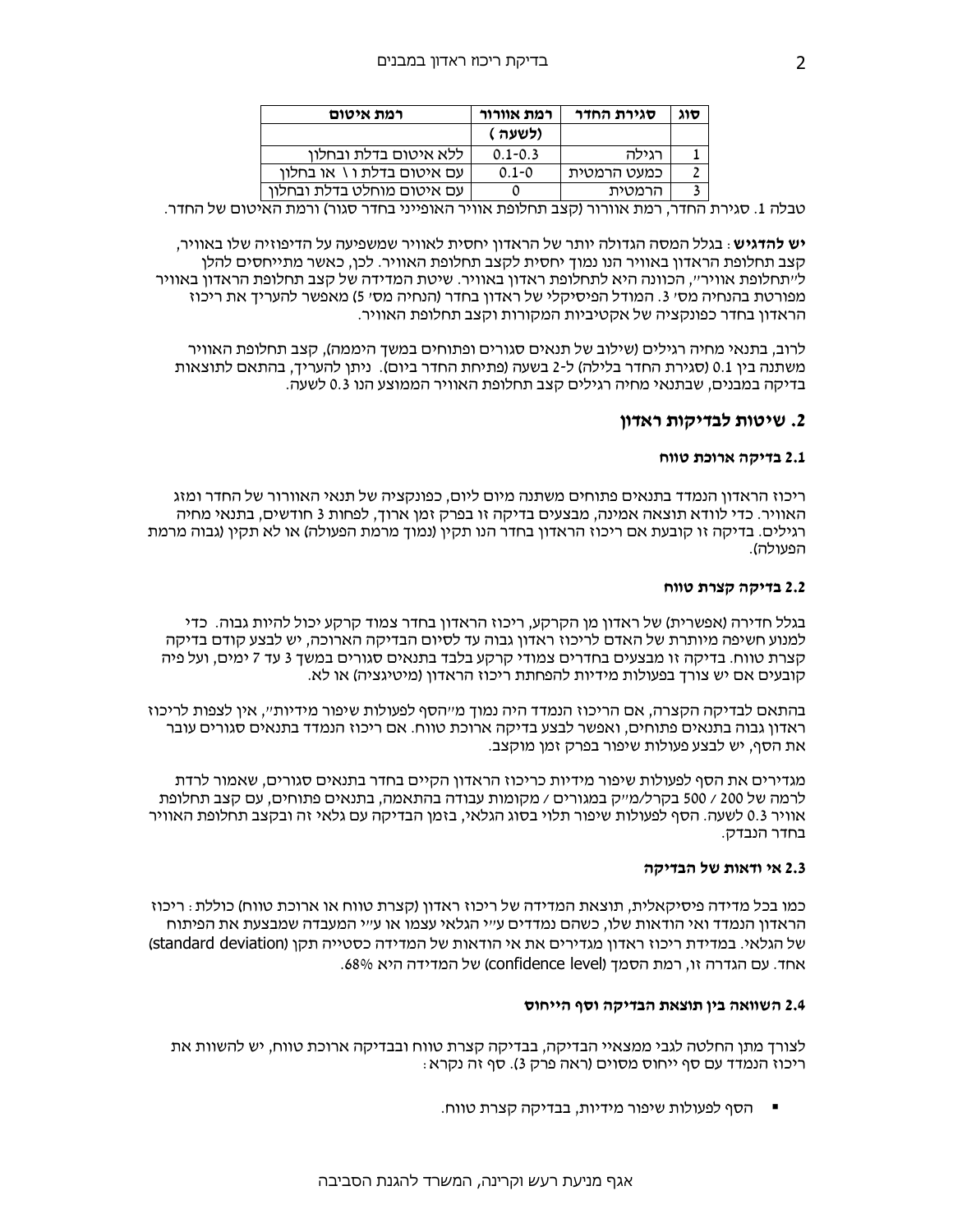▪ רמת הפעולה, בבדיקה ארוכת טווח.

מכיוון שריכוז הראדון הנמדד ע״י הגלאי לא שווה בדיוק לריכוז האמיתי בחדר, יש להתייחס לריכוז הנמדד ביחד עם אי הודאות שלו.

לדוגמה, אם מודדים במגורים בבדיקה ארוכת טווח ריכוז ראדון 195 בקרלומייק עם אי ודאות 10%

(כלומר 195 ± 19.5 בקרלומייק), אז יש לצפות שהריכוז האמיתי בחדר יהיה בין 175.5 - 214.5 בקרלומייק. בבדיקה זו סף הייחוס הוא רמת פעולה 200 בקרלומייק. במצב זה, הסיכון שריכוז האמיתי בחדר הנו נמוך \ גבוה מרמת הפעולה הנו 160% \ 40%, בהתאמה. במצב זה :

- אם לא מתייחסים לאי הודאות של המדידה ומשווים את הריכוז הנמדד לרמת הפעולה, ניתן להחליט שהריכוז האמיתי בחדר הנו "תקין" (נמוך מרמת הפעולה) כאשר קיים סיכון סביר- 40% שהריכוז האמיתי אינו תקין (גבוה מרמת הפעולה).
	- אם מתייחסים לאי הודאות של המדידה ומשווים את החיבור בין ריכוז הנמדד עם אי הודאות שלו לרמת הפעולה, הסיכון לתת החלטה "תקין" יורד ל- 23%.

בהתאם לעיקרון ״זהירות מונעת״ של בטיחות הקרינה, כדי להקטין את הסיכון לתת החלטה ״מתחת לסף״ כאשר קיים סיכון סביר שהוא ״מעל הסף״ יש לחבר את הריכוז הנמדד עם אי הודאות שלו ולהשוות חיבור זה לסף הייחוס.

## 3. אופן ביצוע בדיקות ראדון

#### 3.1 בדיקה ארוכת טווח

בדיקה ארוכת טווח מבצעים בכל הקומות, במשך 3 חודשים לפחות, בתנאי מחיה רגילים. כעיקרון, קיים סיכון קטן לחדירת ראדון קרקעי לקומות עליונות. מכיוון שבדיקה קצרת טווח מיועדת לגלות חדירת ראדון מהקרקע, אין לבצע בדיקה קצרת טווח בקומות העליונות. כעיקרון, מקור הראדון בקומות העליונות הנו אקסהלציה (פליטה) מחומר הבנייה. מקור זה הנו מספיק חלש כך שיש לצפות ריכוז ראדון תקין בתנאים של אוורור רגיל. לכן, כעיקרון, אין צורך לבצע בדיקת ראדון בקומות עליונות. אם, מסיבה כל שהיא רוצים לבדוק, יש לבדוק ע״י הבדיקה ארוכת הטווח בתנאי מחייה רגילים (פתוחים).

כאשר החיבור בין הריכוז הנמדד ואי הוודאות שלו יהיה :

- נמוך מרמת הפעולה (200 / 500 בקרל/מייק במגורים / מקום עבודה, בהתאמה) יש לדווח שריכוז הראדון הנו תקין ואין צורך בפעולות שיפור.
- גבוה מרמת הפעולה (200 / 500 בקרל/מייק במגורים / מקום עבודה, בהתאמה) יש לדווח שריכוז הראדון אינו תקין ויש לבצע פעולות שיפור בזמן מוקצב.

אם הריכוז הנמדד אינו תקין, יש לבצע פעולות להפחתתו. כדי למנוע חשיפה מיותרת של האדם, יש לקבוע את פרק הזמן המוקצב עד לסיום העבודות שיפור לפי הנוסחה (ראה הנחיה מסי 1):

במגורים :

$$
T_{\text{mit}} = \frac{3,500}{C_{\text{open}}}
$$

במקום עבודה :

$$
T_{\text{mit}} = \frac{10,000}{C_{\text{open}}}
$$

כאשר ה $\mathsf T_{\mathsf{mif}}$  הנו ריכוז הראדון הנמדד בבדיקה ארוכת טווח (ביחידות של בקרל/מייק) ו-  $\mathsf T_{\mathsf{mif}}$  הנו פרק הזמן המוקצב עד סיום העבודות שיפור (ביחידות של חודשים).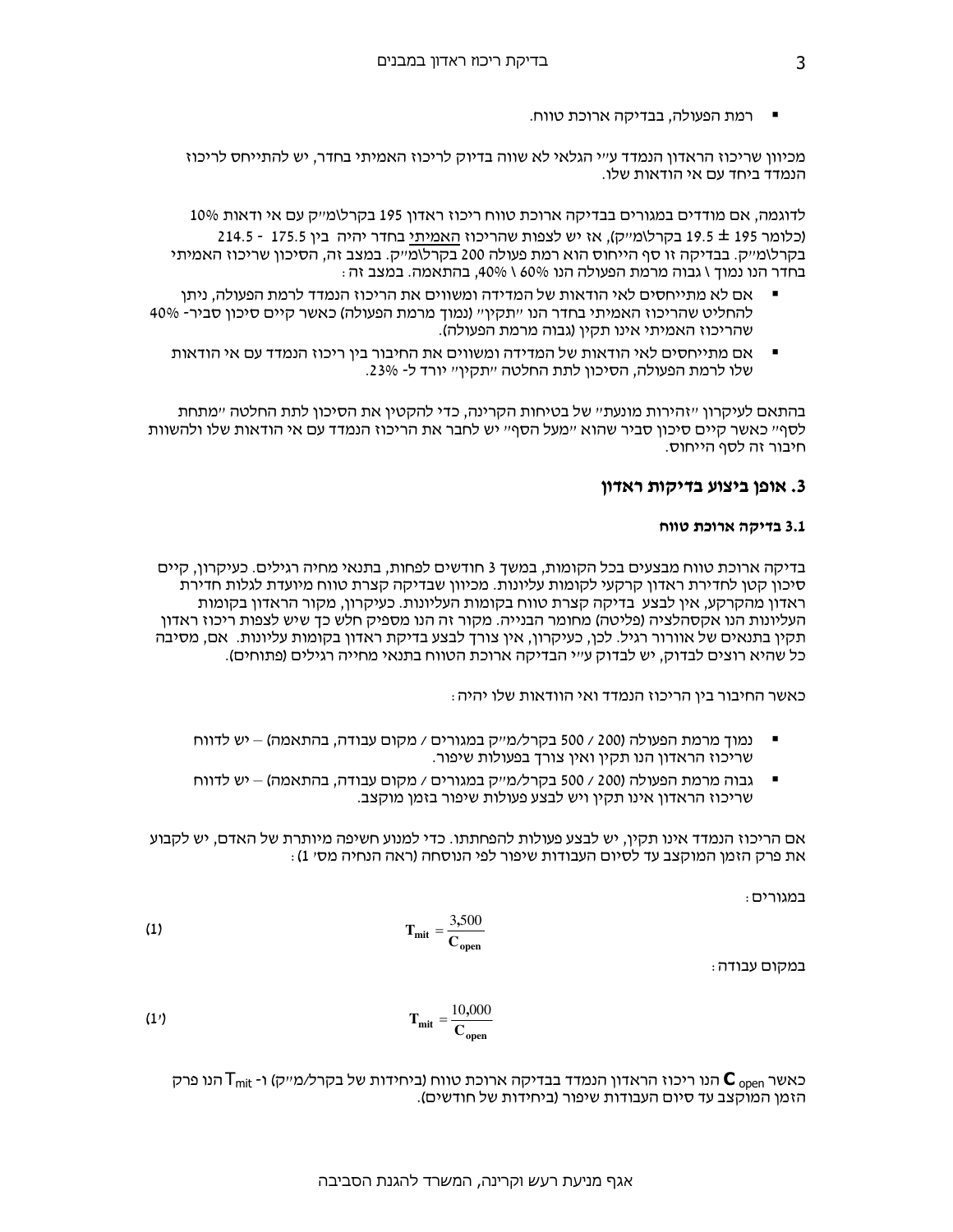במשך עבודות השיפור יש לבצע בדיקות קצרות טווח בתנאים סגורים כדי לבדוק את הצלחתם להפחתת הריכוז. אחרי סיום העבודות יש לבדוק שוב את ריכוז הראדון באותו חדר באמצעות בדיקה ארוכת טווח.

#### 3.2 בדיקה קצרת טווח

מבצעים בדיקה זו בחדר צמוד קרקע במשד 3 עד 7 ימים בתנאים של דלתות וחלונות סגורים. יש להבטיח את סגירתם במשך הבדיקה על ידי מדבקה. אם קיימים בחדר אמצעי אוורור (פתחים, מפוחים, מזגנים וכד׳) או אמצעים להפחתת מקור הראדון (mitiqation), שאמורים לפעול גם בתנאי מחיה רגילים. איו להפסק, לסגור או לאטום אותם. ככלל, אין צורך לבצע בדיקה קצרת טווח בחדר שלא ניתן לסגור ע״י דלת וחלון. בחדר כזה מומלץ לבצע ישר בדיקה ארוכת טווח. למרות זאת, לצורך גילוי וערכה של מקור הראדון בחדר כזה נתן לבצע בדיקה קצרת טווח כאשר סוגרים אותו במשך הבדיקה ע״י יריעות פלסטיק ובודקים את ריכוז הראדון בשיטה המפורטת בפרק 3.4.

מטרת הבדיקה היא גילוי מידי של ריכוז גבוה (שנובע ממקור ראדון גבוה, בדרך כלל חדירת ראדון מן הקרקע), שעלול לגרום לריכוז ראדון בבית הגבוה מרמת הפעולה, בתנאי מחיה רגילים. בדיקה זו, שמתבצעת בתנאים קיצונים, לא אמורה לגלות את המצב (תקין או לא) של ריכוז הראדון בחדר. סגירת החדר מיועדת רק להקטין את רמת האוורור במשך הבדיקה כדי להגדיל את ריכוז הראדון, להבטיח מדידה מדויקת יותר ולספק מידע על מדור הראדון.

בבדיקה זו ריכוז הראדון הנמדד תלוי ברמת האיטום של החדר : כאשר מקור הראדון הוא קבוע וקצב תחלופת האוויר קטן, הריכוז הנמדד גדל. לכן, כדי לנבא את הריכוז הצפוי בתנאי מחיה רגילים ולברר אם יש צורך לבצע פעולות שיפור מידיות, יש לבדוק את קצב תחלופת האוויר בחדר. מבצעים בדיקה זו באמצעות גלאי לניטור רציף או גלאים פסיביים, בשיטה המפורטת בפרק 3.3.

כדי לבדוק את הצורך בפעולות שיפור מידיות יש להשוות את הריכוז הנמדד עם הסף לפעולות שיפור מידיות. אם החיבור בין הריכוז הנמדד ואי הודאות שלו יהיה :

- \_ נמוך מהסף לפעולות שיפור מידיות, יש לבצע מיד בדיקה ארוכת טווח.
- גבוה מהסף לפעולות שיפור מידיות, יש לבצע פעולות מידיות להקטנת הריכוז בזמן מוקצב.

4 הסף לפעולות שיפור מידיות  $\rm C_{mit}$  (מחושב בהנחיה מסי 3) נתון בטבלאות 2 ו- 3 עבור מגורים ובטבלאות ו- 5 עבור מקום עבודה, כפונקציה של קצב תחלופת האוויר ומשך זמן הבדיקה, עבור גלאי שמודד את הריכוז בסוף הבדיקה ואת הריכוז הממוצע במשך הבדיקה, בהתאמה.

אם יש לבצע פעולות שיפור, מחשבים את הזמן המוקצב לסיום עבודות (בחודשים) כלהלן:

רמנוריח

$$
T_{\text{mit}} = \frac{3,500}{C_{\text{open}}^{\text{pred}}}
$$

במקום עבודה:

$$
T_{\rm mit} = \frac{10,000}{C_{\rm open}^{\rm pred}}
$$

: כאשר  $\mathsf{C_{\mathrm{open}}}^{\mathrm{pred}}$  (בקרל/מ׳יק) הנו הריכוז הצפוי בתנאי מחיה רגילים

(3) 
$$
C_{\text{open}}^{\text{pred}} = C_{\text{closed}}^{\text{max}} \cdot \frac{0.00755 + \lambda_v}{0.00755 + 0.3}
$$

 $\textbf{C}$  closed כאשר 0.00755 (לשעה) הנו הקבוע של דעיכת ראדון,  $\textbf{\textit{h}}_{\rm v}$  הנו קצב תחלופת אוויר לשעה ו- 0.00755 (בקרל/מייק) הנו הריכוז המרבי הצפוי בבדיקה הקצרה, מחושב לפי הנוסחה :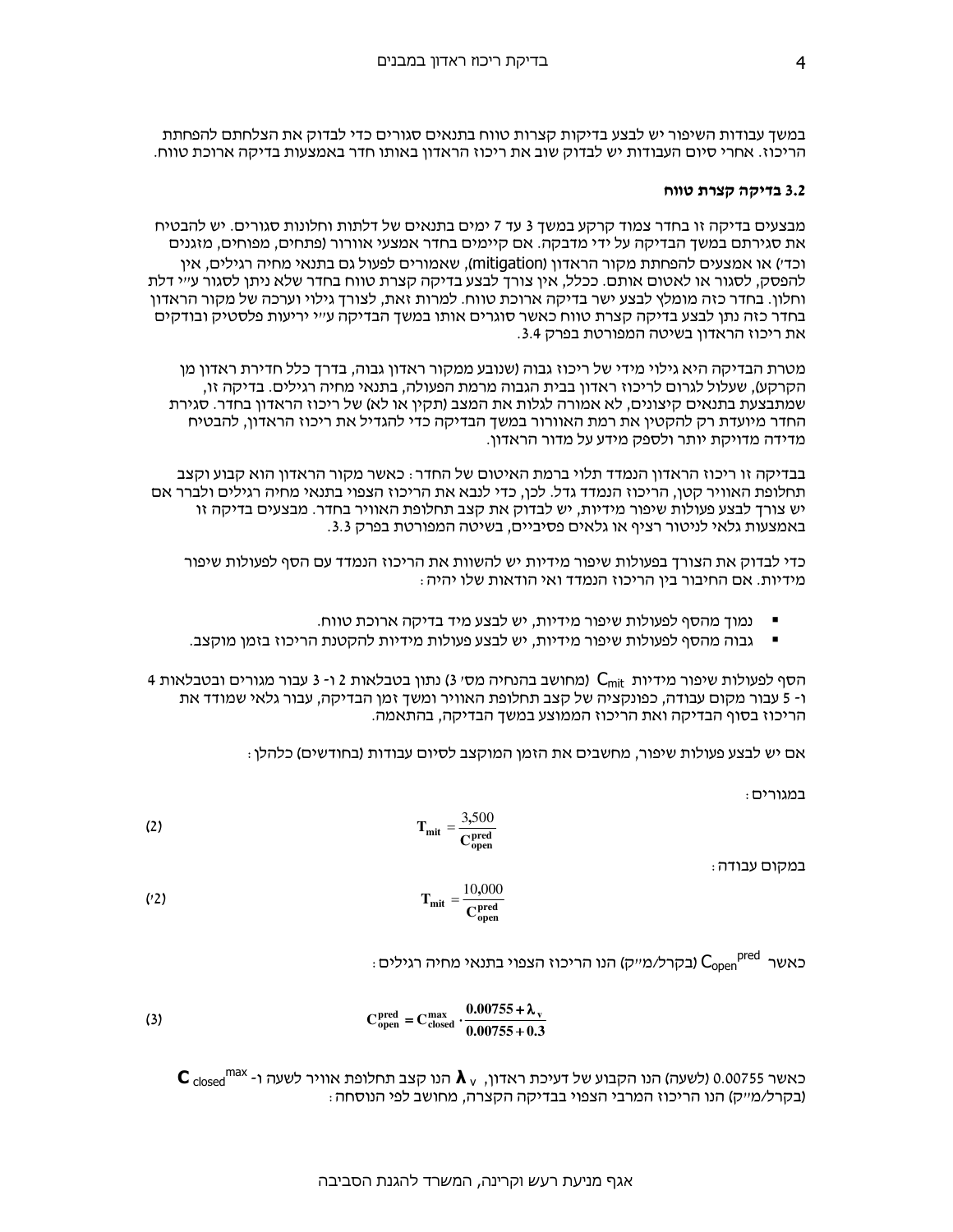(4) 
$$
\mathbf{C}^{\max}_{\text{closed}} = \mathbf{F}_{\text{eq}}(t) \cdot \mathbf{C}_{\text{closed}}(t)
$$

- כאשר C<sub>closed</sub> הנו הריכוז הנמדד בזמן הבדיקה t בין 3-7 ימים ו- F<sub>ea</sub> הנו פקטור הרוויה נתון בטבלות 6 ו 7, לפי סוג הגלאי, קצב תחלופות אוויר ופרק זמן הבדיקה. הערך שלו הינו בלתי תלוי ברמת הפעולה. מחשבים אותו, לפי סוג הגלאי, בעזרת טבלות 2,3 (או 4,5) על יד חלוקת הערך שמופיע בעמודה ״אין סופי״ בערך המתאים לזמן הבדיקה.

במשך עבודות השיפור יש לבצע בדיקות קצרות טווח בתנאים סגורים כדי לבדוק את הצלחתם להפחתת הריכוז. אחרי סיום עבודות השיפור יש לבדוק שוב את ריכוז הראדון בחדר על ידי בדיקה ארוכת טווח.

#### 3.3 בדיקה של קצב תחלופת אוויר

בדיקה זו היא חלק אינטגרלי של הבדיקה קצרת הטווח בתנאים סגורים בחדר צמוד קרקע. בהתאם למודל הפיסיקלי של ראדון בחדר סגור צמוד קרקע (הנחיה מס׳ 5) ריכוז הראדון הנו פרופורציונאלי לאקטיביות המקורות ראדון (חדירה מן קרקע ופליטה מחומר בנייה) והפוך פרופורציונאלי לקצב תחלופות האוויר. לצורך בדיקת ריכוז ראדון בסוגים השוני של החדרים המפורטים בטבלה 1 , סגורים את החדר ע״י דלת וחלון. במידה שלא קיים פתחי אוורור אחרים, יש להניח את הערך של קצב תחלופות האוויר כלהלו (ראה תרשים 2 או 4 ):

- 1. בחדר בעל סגירה "רגילה" יש להניח, ללא מדידה, רמת אוורור 0.1 תחלופות אוויר לשעה.
- בחדר בעל סגירה ״כמעט הרמטית״ (ראה טבלה 1) יש למדוד ריכוז הראדון ע״י בדיקה קצרת  $\cdot$ .2 טווח. אחר כך יש לבחור:
- אם החיבור בין הריכוז הנמדד ואי הודאות שלו הנו נמוך מהסף לפעולות שיפור מידיות ٦Χ. בחדר רגיל (לפי 0.1 תחלופות אוויר לשעה), יש לבצע בדיקה ארוכת טווח.
- אם החיבור בין הריכוז הנמדד ואי הודאות שלו הנו גבוה מהסף לפעולות שיפור מידיות ב. בחדר רגיל (לפי 0.1 תחלופות אוויר לשעה), יש לבצע בדיקה של קצב תחלופות האוויר. אחר כך, יש לבחור :
- i. אם החיבור בין הריכוז הנמדד ואי הודאות שלו הנו נמוך מהסף לפעולות שיפור מידיות המתאים לקצב תחלופות אוויר הנמדד לעיל, יש לבצע בדיקה ארוכת טווח.
- ii. אם החיבור בין הריכוז הנמדד ואי הודאות שלו הנו גבוה מהסף לפעולות שיפור מידיות המתאים לקצב תחלופות אוויר הנמדד לעיל, יש לבצע פעולות שיפור בזמן מוקצב (מחושב בפרק 3.2).
	- 3. בחדר בעל סגירה ״הרמטית״ יש להניח רמת אוויר 0 תחלופות אוויר לשעה.

לגבי חדר שבו קיימים פתחי אוורור (חוץ מדלת וחלון) יש לבדוק אותו כחדר ״רגיל״, דהיינו יש להניח רמת אוורור 0.1 תחלופות אוויר לשעה.

שיטת הבדיקה הנייל בחדר כמעט הרמטי מבוססת על העובדה שבחדר כזה רמת האוורור יכולה להשתנות בטווח מאוד רחב, בין 0.1 עד 0 תחלופות אוויר לשעה, כפונקציה של רמת האיטום. כתוצאה מכך, כאשר רמת האוורור קטנת מ 0.1 עד 0, ריכוז הראדון גודל בפקטור ענק, דהיינו 0.10755\0.10755 .5. לכן, ריכוז הראדון הנמדד בתנאים סגורים יכול להיות גבוה, למרות שבתנאים פתוחים (מחייה רגילים) הוא נמוך. בגלל זה חדר בעל סגירה ״כמעט הרמטית״ דורש בדיקה מיוחדת : כדי להחליט, אם יש צורך לבצע פעולות שיפור מידיות, יש להעריך ביחד עם ריכוז הראדון גם את הקצב של תחלופות אוויר.

מכוון שבחדר ״כמעט הרמטי״ יש לצפות קצב תחלופות אוויר יותר קטן כמו בחדר ״רגיל״, דהיינו קטן מ-0.1 תחלופות אוויר לשעה, הסף לפעולות שיפור מידיות בחדר כזה יהיה גבוה יחסית לסף המתאים לחדר רגיל (ראה טבלות 2,3 או 4,5 , לפי רמת הפעולה). כתוצאה לכך :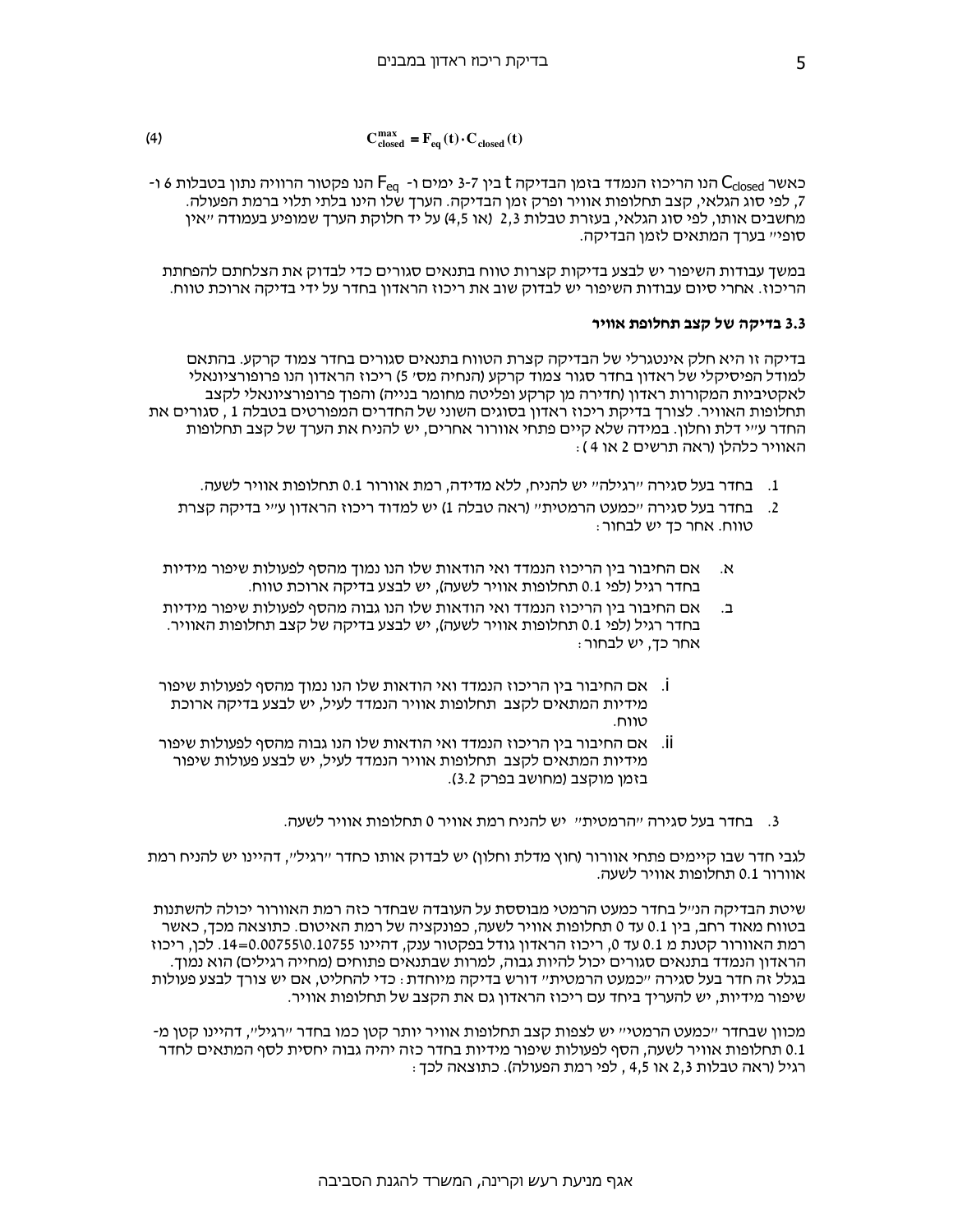- אם ריכוז הראדון הנמדד בחדר כמעט הרמטי יהיה נמוך מהסף לפעולות שיפור מידיות המתאים לרמת אוורור 0.1 תחלופות אוויר לשעה, הריכוז הצפוי בתנאים מחייה רגילים יהיה קטן מרמת הפעולה ולכן אין צורך למדוד רמת האוורור, אלא יש לבצע בדיקה ארוכת טווח.
- אם ריכוז הראדון הנמדד בחדר כמעט הרמטי יהיה גבוה מהסף לפעולות שיפור מידיות המתאים לרמת אוורור 0.1 תחלופות אוויר לשעה, אין אפשרות להעריך את הריכוז הצפוי בתנאים מחייה רגילים ללא מדידה ממש על רמת האוורור (ראה נוסחה (3) הנייל). לכן, יש למדוד את רמת האוורור בחדר ולבחור מטבלאות 2.3 או 4.5 (לפי רמת הפעולה), בהתאם לרמת האוורור, את הסף לפעולות שיפור מידיות. לבסוף, יש להשוות את הריכוז הנמדד לסף זה ולהחליט האם יש לבצע פעולות שיפור מיידיות או בדיקה ארוכת טווח.

לסיכום, כאשר בודקים חדר מסוג ״כמעת הרמטי״, יש לבצע בדיקה של רמת האוורור רק אם ריכוז הראדון הנמדד בחדר הנו גבוה מהסף לפעולות שיפור מידיות המתאים לחדר ״רגיל״ (עם רמת אוורור 0.1 תחלופות אוויר לשעה).

תרשים זרימה 2 ו- 4 (לפי רמת הפעולה), מראה איך לתת את ההמלצה לגבי ממצאי הבדיקה, בהתאם לרמת האוורור בחדר סגור.

מודדים את הקצב של תחלופות ״ראדון באוויר״ על ידי גלאי שמודד ריכוז ראדון, בהתאם לשיטות המפורטות בהנחיה מסי 3. אף על פי שמודדים את ריכוז הראדון, תוצאת הבדיקה אינה תלויה בריכוז הראדון. רמת האוורור תלויה ברמת האיטום ובנפח החדר (ראה הנחיה מס׳ 5). לכן, ניתן לבצע את הבדיקה של קצב תחלופות אוויר גם בחדר אחר עם אותו סוג האיטום בדלת ובחלון ועם אותו נפח כמו בחדר הנבדק. כאשר מבצעים סידרה של בדיקות של ריכוז ראדון בחדרים דומים, כאשר ניתן להניח קצב תחלופות אוויר דומה בכל החדרים, ניתן למדוד רמת האוורור בחדר ״אופייני״ אחד ולהניח שאותו קצב תחלופות אוויר קיים בכל החדרים מאותו סוג.

ניתן למדוד את הקצב של תחלופות אוויר על ידי בדיקה אחד במשך 7-4 ימים עם גלאי לנטור רציף ישר בחדר הנבדק צמוד קרקע או על ידי שתי בדיקות ע״י גלאים פסיביים בחדר אופייני שאינו צמוד קרקע.

#### 3.3.1 בדיקה של קצה תחלופות אוורור על ידי גלאי רציף

בדיקה זו, באמצעות גלאי (מכשיר) לנטור רציף של ריכוז הראדון, כל שעה, במשך 4-7 ימים בתנאים סגורים, ישר בחדר הנבדק צמוד קרקע, הינה השיטה המומלצת. כאשר משך זמן הבדיקה יהיה יותר ארוך (מומלץ), האמינות של הבדיקה תהיה יותר גבוהה. גלאי זה מאפשר למדוד את עליית הריכוז, מיד אחרי סגירת החדר. מהעקומה של הריכוז הנמדד כפונקציה של זמו המדידה ניתו לחשב. בהתאם להנחיה מס׳ 3. את הקצב של תחלופות אוויר. מבצעים את החישוב ע״י גיליון אקסל ״הנחיות״ מהמשרד להגנת הסביבה.

היתרון של השיטה הוא שניתן לתת המלצה לגבי ממצאיי הבדיקה מיד. תוצאת הנטור מאפשרת להעריך את הקצב של תחלופות אוויר ואת הריכוז הראדון המרבי בחדר. בעזרצ הטבלות 2,3 או 4,5 (לפי רמת הפעולה), ניתן לתת מיד את המלצה על ממצאיי הבדיקה : האם יש לבצע פעולות שיפור מידיות או יש לבצע בדיקה ארוכת טווח. מומלץ לבצע את הבדיקה של קצב תחלופות אוויר ישר בחדר נבדק, אבל, ניתן למדוד אותו גם בחדר אופייני.

בנוסף, הבדיקה ע״י גלאי רציף מאשרת, בהתאם למודל הפיסיקלי המפורט בהנחיה מס׳ 5, להעריך את האקטיביות של מקורות הראדון בחדר, עניין חשוב אם יש לתכנן פטרונות להקטנת ריכוז הראדון.

#### 3.3.2 בדיקה של קצה תחלופות אוורור על ידי גלאי פסיבי

ניתו לבצע את הבדיקה של קצב תחלופות אוויר גם באמצעות שתי בדיקות חוזרות. במשד 3 ו- 7 ימים. על ידי שתי גלאים פסיביים, בחדר אופייני. בדיקה זו הינה יותר מסובכת ואינה מומלצת. כדי להניח שקיים אותו קצב תחלופות אוויר, בחדר הנבדק ובחדר האופייני, יש לוודא שהם דומים מבחינת האיטום בדלת ובחלון ומבחינת הנפח.

החיסרון הראשון של השיטה הוא שיש לבחור חדר האופייני ללא קשר ישיר לקרקע (מומלץ בקומה העליונה) , כדי למנוע את המצב (שיכול לקרות בחדר צמוד קרקע) שאקטיביות המקור הראדון משתנה במשך הבדיקה. במצב הזה שיטת הבדיקה, שמניח אקטיביות קבוע של מקור הראדון, לא מבטיחה מדידה מדויקת.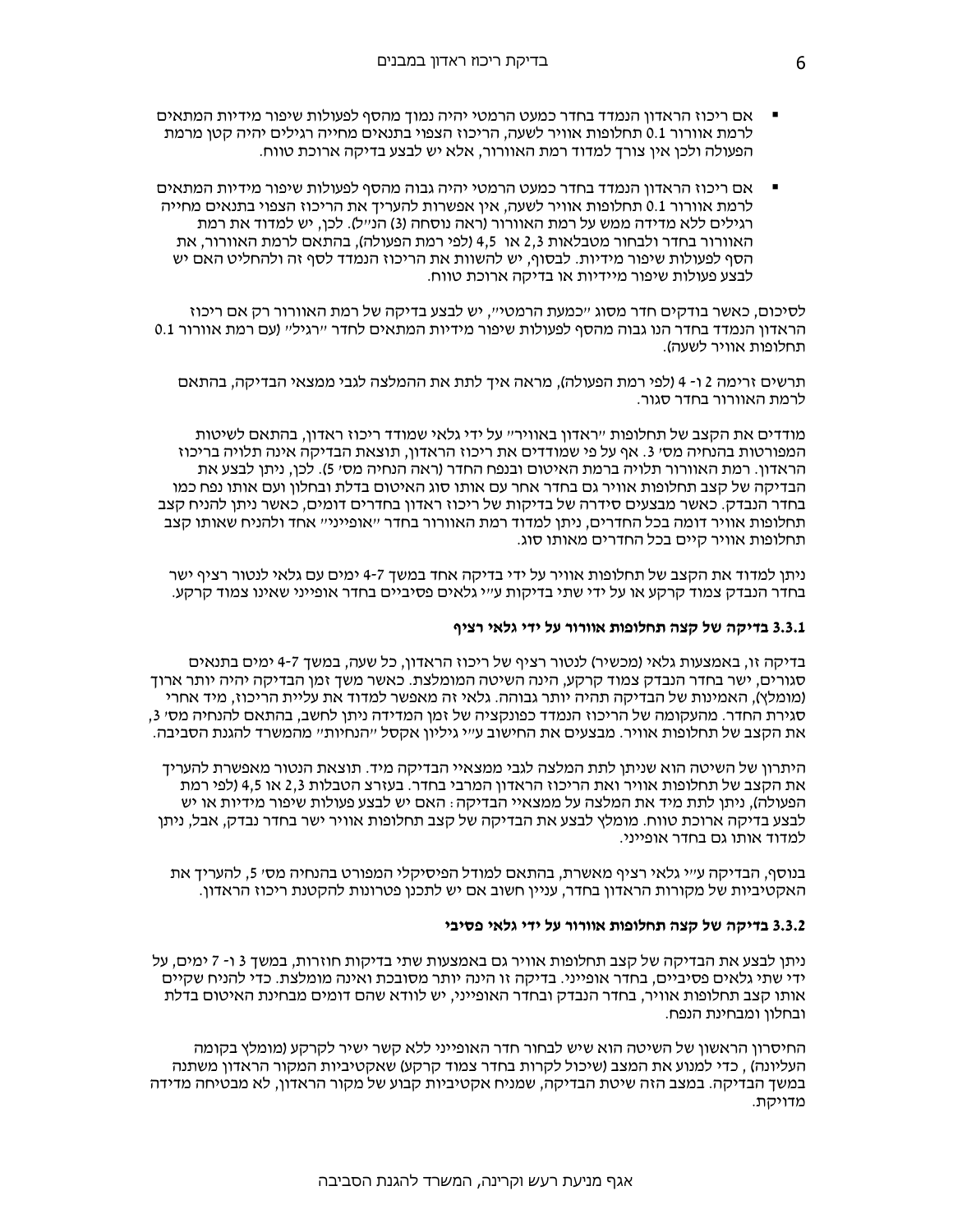החיסרון השני של השיטה הוא שיש לבצע. כדי לתת המלצה עבור חדר הצמוד קרקע הנבדק. בדיקה קצרת טווח נוספת בחדר הזה. לכן, יש לבצע שלושה בדיקות שדורשים זמן, גלאים ועבודה.

#### 3.4 הערכה של מקור הראדון

אם הריכוז הנמדד בבדיקה קצרה עובר את הסף לפעולות שיפור מידיות, יש לבצע עבודות להקטנתו בזמן המוקצב. כדי לתכנן את הפתרון האופטימלי יש להעריך את האקטיביות של מקורות הראדון, כלומר את האקטיביות שנובעת מחומר הבנייה ומן הקרקע. יש לבצע הערכה זו בעזרת המודל הפיסיקלי (לפי הנחיות מסי 5). יש לבצע את המדידה של ריכוז הראדון בחדר סגור באמצאות גלאי לנטור רציף ואת החישוב בעזרת הגיליון אקסל ״הנחיות״ מהמשרד להגנת הסביבה.

### 3.5 הנחת הגלאי בחדר

בוחרים את המיקום של הגלאי בחדר כדי להבטיח מדידה אמינה של ריכוז הראדון הנחשף ע״י האדם ולמנוע כל דבר שיכול להשפיע באופן שלילית של שיטת המדידה של הגלאי ולכן, להקטין את אמינות המדידה. הבודק אחראי למקם את הגלאי והדייר אחראי לשמור למקום זה.

מכיוון שסכנת הראדון נובע מחדירתו מהקרקע, מומלץ למקם את הגלאי במפלס הכי נמוד בבית, בחדר משומש ע״י האדם כמגורים או מקום עבודה. אין סיבה לבדוק ראדון בחדרים שאינם בשימוש (חדרים סגורים רוב הזמן, מרתפים, מחסנים וכ״ד). ככלל, אין סיבה לבדוק חדרים מאווררים היטב (שירותים, אמבטיה, מטבח, מרפסת, חדר כניסה לבית וכ״ד) או חדרים סגורים רוב הזמן (חדר ארונות, מחסן וכ״ד). יש למקם את הגלאי בחדר מאוכלס באופן שוטף (סלון, חדר שינה, חדר ילדים וכ״ד).

בהתאם לתקן ישראלי 4175 יש למקם גלאי אחד עבור שטח חדר של 40 מייר. לכן, במקרה של חדר גדול מ- 80 מייק יש למקם 2 גלאים. יש למקם את הגלאי במקום עם פוטנציאל הכי גבוה להמצאות גז ראדון, כלומר קרוב לפתחים לקרקע ורחוק מפתחי אוורור.

יש למקם את הגלאי, במידה האפשרית במקום מרכזי בחדר, בגובה 0.5 – 2.5 מי לפחות מהרצפה (גובה הנשימה), במרחק 1.8 מי לפחות מאמצעי אוורור (דלת, חלון, מאוורר, פתחי אוורור, מיזוג אוויר, מערכות אוורור וכייד), רחוק מהשפעה של זרימת אוויר, מקורות חום, קור או לחות. יש למקם אותו במרחק 10 סיימ לפחות מחפצים (ספרים, בגדים, וילונות וכ׳יד). יש למנוע התערבות עם הגלאי (פתיחה, שינוי המקום, כיסוי על ידי חפצים וכייד).

### 3.6 בדיקת אתרים גדולים

במקרה של אתרים במבנים עם שטח / נפח הרבה יותר גדולים יחסית לחדרים הרגילים במגורים (לדוגמה : אולמות ספורט, קולנוע, תיאטרון, אירועים, תעשייה, מסחר, מסעדות, מחסנים, פרוזדורים, חניונים וכייד) ריכוז ראדון יהיה תלוי בגיאומטריה של האתר, בפוטנציאל לחדירת ראדון מהקרקע, בחומר הבנייה, במספר ובשטח ובמיקום של פתחי אוורור, ברמת האוורור הטבעי והמאולץ, בהרגלי שימוש באתר ע״י האדם וכ״ד. במצב זה לא ניתן לקבוע מראש את מספר הגלאים | הנדרשים למדידת ריכוז הראדון. ולכן כדרישה מינימאלית, יש למקם לפחות 5 גלאים, אחד באמצע וארבע בקצות האולם, במקומות עם הפוטנציאל הכי גבוה להצטברות ראדון (קרוב למיקום הפוטנציאלי לחדירת ראדון מהקרקע ורחוק מפתחי אוורור). באחריות הבודק המוסמך לקבוע את המספר האופטימאלי של גלאים הנדרשים כדי להבטיח בדיקת ריכוז ראדון בכל מקום באתר עם פוטנציאל לשהיית אדם.

#### 4. רשימת ההנחיות

מידע מפורט על שיטות לבדיקה מופיע בהנחיות הבאות :

- 1. מדיניות המשרד לטיפול בממצאי בדיקות ראדון
	- 2. בדיקת ריכוז ראדון במבנים
- $\,$ נ. בדיקת ריכוז ראדון בחדר כפונקציה של רמת האוורור  $\,$ 
	- 4. בדיקת ריכוז ראדון בחדר סגור הרמטית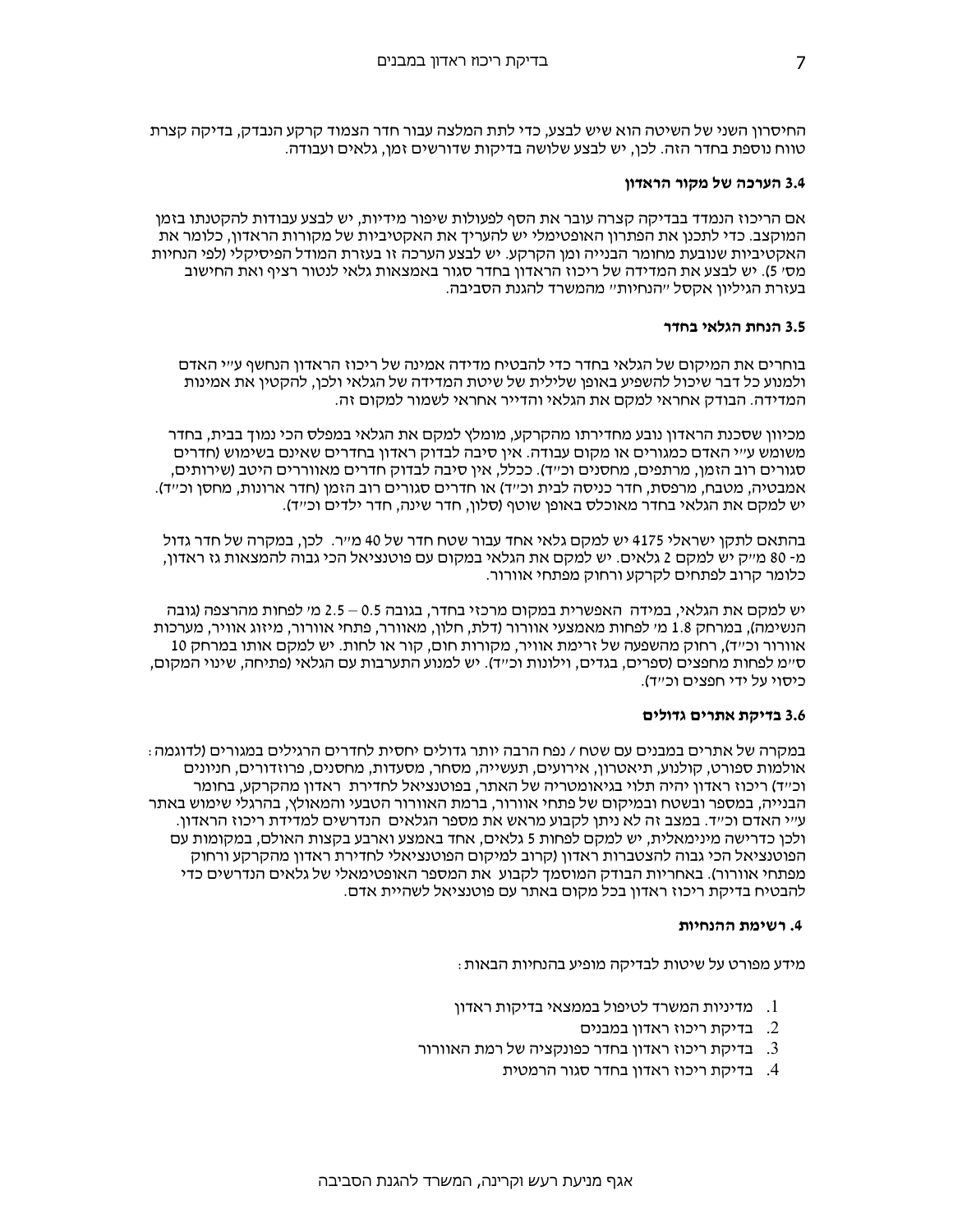- ס. חישוב של ריכוז הראדון בחדר המודל הפיסיקלי
- בדיקה של פליטת ראדון מחומרי בנייה ומהקרקע.  $6$ 
	- 7. חישוב אי הוודאות של הבדיקה
	- 8. גז ראדון במבנים שאלות ותשובות
		- 9. תוכנית אבטחת איכות הגלאים
	- בבדיקת ריכוז ראדון על ידי גלאי אלקטרט  $10$

#### $5.$  דוגמאות

#### 1. בדיקה של קצב תחלופת האוויר בתנאים סגורים

אם מקור הראדון הנו קבוע במשך הבדיקה, ריכוז הראדון עולה לפי פונקציה אקספוננציאלית (EXP) ומגיע לערך המרבי (95% מערך רוויה) אחרי זמן T<sub>ea.</sub> ומגיע לערך המרבי (95% ומגיע לערך המרבי ה מסי 3), מעריכים את הקצב של תחלופת האוויר לפי הנוסחה :

$$
\lambda_{\rm v} = \frac{3}{T_{\rm eq}} - 0.00755
$$

מבצעים בדיקה זו בחדר סגור, באמצעות גלאי לניטור רציף שמודד את ריכוז הראדון בכל שעה. לדוגמה, אם T<sub>ea</sub> שווה ל- 12 שעות, קצב תחלופת האוויר יהיה 0.24 לשעה.

#### 2. הערכה של קצב תחלופת האוויר בתנאי מחיה רגילים

בתנאי מחיה רגילים, הקצב של תחלופת האוויר (למעשה – תחלופת ראדון באוויר) הנו 0.3 לשעה. איך מעריכים אותו?

בלילה. כאשר סוגרים חדר רגיל. ריכוז הראדון מתחיל לעלות ומגיע לרוויה. (ריכוז מרבי) בתוך זמן הרוויה 0.2 - 0.1 =  $\lambda$ שעות. מפרק זמן זה מחשבים (ראה דוגמה 1) את קצב תחלופת האוויר 0.1 =  $\lambda$ 0 - 0.2 לשעה, בממצעה 0.15 לשעה. במשך היום, בתנאים פתוחים, קצב תחלופת האוויר הוא גדול יותר. לפי המודל הפיסיקלי של ריכוז ראדון בחדר (הנחיה מסי 5) הממוצע ב- 24 שעות יהיה פי שניים גדול יותר כמו בלילה, כלומר כ- 0.3 תחלופות אוויר לשעה.

#### 3. ריכוז הראדון בחדר לא דורש פעולות שיפור מידיות

נניח שמודדים בחדר סגור במשך 3 ימים, עם גלאי אלקטרט, ריכוז ראדון 900 בקרל/מייק עם אי ודאות יחסית של 10%. אי הוודאות האבסולוטי הוא 190×0.1=90 בקרל/מייק. בנוסף, מודדים קצב תחלופת אוויר 0.03 לשעה. בטבלה 3 רואים את הסף למיטיגציה 1,073 בקרל/מייק. כיוון שהסכום בין הריכוז הנמדד ואי הוודאות, 990 בקרל/מייק, נמוך מ- 1,073 בקרל/מייק, אין לבצע מיטיגציה מידית אלא יש לבצע בדיקה ארוכת טווח.

#### 4. ריכוז הראדון בחדר דורש פעולות שיפור מידיות

נניח שמודדים בחדר סגור במשך 3 ימים, עם גלאי אלקטרט, ריכוז ראדון 1,100 בקרל/מייק עם אי ודאות של 10%. בנוסף, מעריכים את קצב תחלופת האוויר 0.03 לשעה. בטבלה 3 רואים את הסף למיטיגציה 1,073 בקרל/מייק. כיוון שהריכוז הנמדד גבוה מסף זה, יש לבצע מיטיגציה מידית.

מה יהיה הזמן המרבי לביצוע המיטיגציה : בעזרת טבלה 3 מחשבים את פקטור הרוויה בין הריכוז המרבי אחרי זמן אין סופי והריכוז הנמדד אחרי 3 ימים, שמתאים לתחלופת אוויר של 0.03, ומקבלים :

$$
F_{eq} = \frac{1073}{1638} = 1.53
$$

לכו, אם מודדים ריכוז של 1,100 אחרי 3 ימים, הריכוז המרבי יהיה :

 $\mathsf{R}$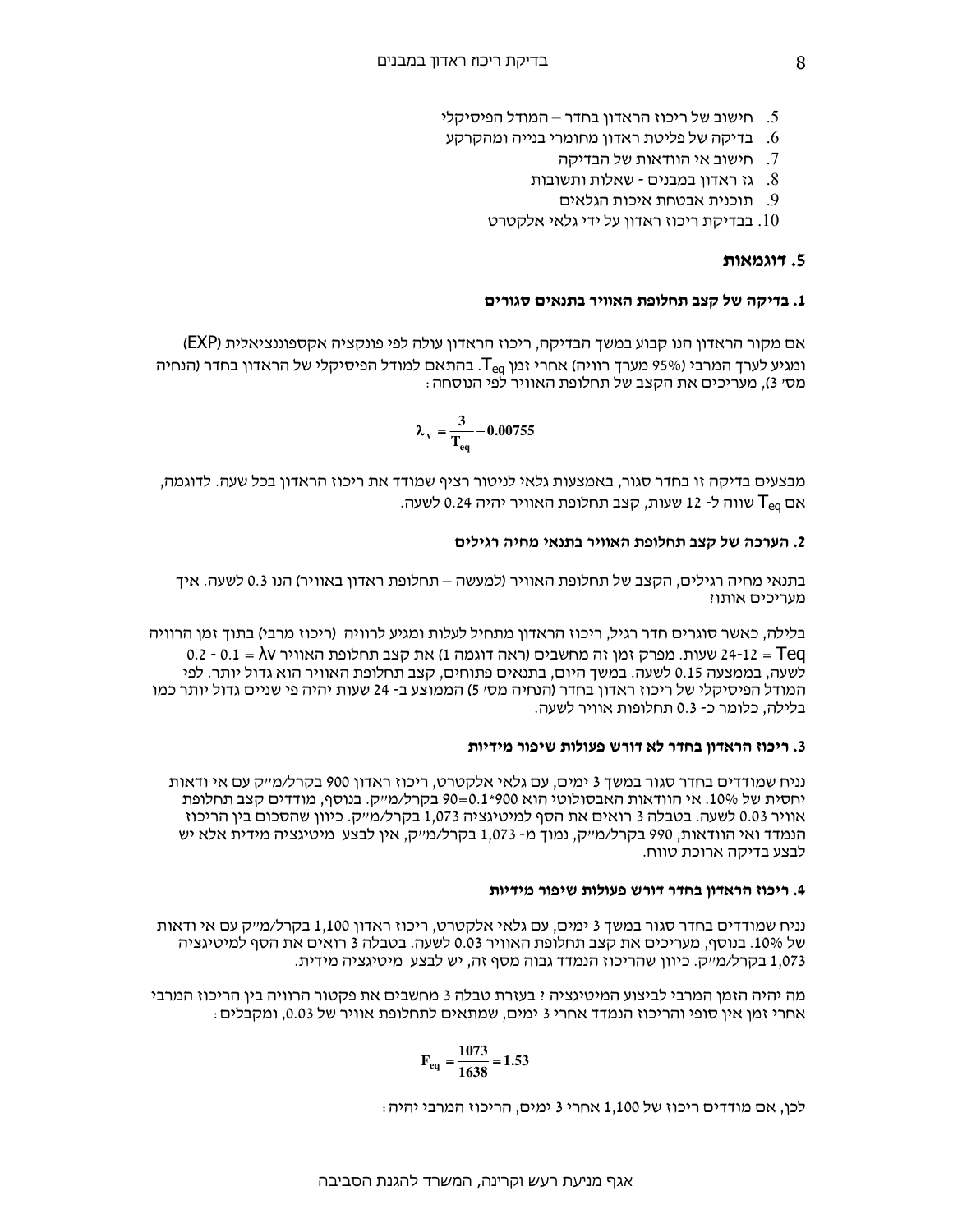## $C_{closed}^{max} = 1.53 \cdot 1100 = 1683$

מחשבים את הריכוז הצפוי בתנאי מחיה רגילים עם תחלופת אוויר 0.3 לשעה. מנוסחה 3 מקבלים :

$$
C_{open} = 1683 \cdot \frac{0.03 + 0.00755}{0.3 + 0.00755} = 205
$$

לבסוף, מחשבים את הזמן המרבי למיטיגציה, לפי נוסחה 2 :

$$
T_{\text{mit}} = \frac{3500}{205} = 17
$$

לסיכום, יש לבצע מיטיגציה בפרק זמן של 17 חודשים.

#### 6. שאלות ותשובות

#### א. מה מקור הראדון בממ״ד?

ראדון הוא גז רדיואקטיבי חסר צבע, ריח או טעם, הנוצר מהתפרקות ראדיום-226 שנמצא בכל סוגי הקרקעות בריכוזים שונים. לאחר היווצרות הראדון בקרקע הוא נע כלפי מעלה ועלול לחדור למבנים. חומר הגלם העיקרי למוצרי הבנייה השונים הוא האדמה. מכיוון שבקרקע נמצא ראדיום-226, גם מוצרי הבנייה מכילים חומר זה. כלומר, הימצאות הראדיום במוצרי בנייה מהווה מקור נוסף להימצאות ראדון במבנים.

#### ב. כיצד נוצר גז ראדון בממ׳׳ד?

כאמור, בכל מוצרי הבנייה שמכילים אדמה מצוי המרכיב הכימי (ראדיום-226) היוצר את גז הראדון. פליטת הגז מהקירות היא תהליך אטי והכמות הנפלטת – קטנה. עם זאת, בשל מסת החומר והרכב הבטון שממנו עשוי הממייד, פליטת ראדון מבטון בממיידים גבוהה פי כחמישה מהפליטה מקיר רגיל הבנוי בלוקים. יש לזכור כי פליטת ראדון היא תהליך הקיים גם בקירות וברצפה בחדרים רגילים.

#### ג. מהי התופעה הפיסיקלית של הצטברות ראדון בחדר סגור?

יש לציין שבכל חדר סגור, אשר אינו סגור הרמטית, קיימת תחלופת אוויר שגורמת לדילול הראדון בתוך האוויר, ולכן להקטנת ריכוזו. לכן, המודל הפיסיקלי הבא מתאים לכל חדר עם מקור ראדון קבוע בזמן, כמו פליטת ראדון מהקירות.

לפני הבדיקה יש לפתוח את הדלתות והחלונות כדי לוודא ריכוז ראדון אפסי. אחרי סגירת החדר, ריכוז הראדון הנובע מהקירות עולה, לפי הנוסחה :

(1
$$
\aleph
$$
)  $C(t) = C_{\text{max}} \left\{ 1 - \exp \left[ -(\lambda + \lambda_v) t \right] \right\}$ 

כאשר:

t = הזמן אחרי סגירת החדר (שעות)

הריכוז בחדר בזמן t החדר החדר (בקרל/מייק) – הריכוז בחדר בזמן  $C(t)$ 

(בקרל/מייק) (  $t = \infty$  סריכוז המרבי בחדר בתנאי הרוויה (בזמן אין סוף  $t = \infty$ 

לשעה 0.00755 הבוע דעיכת הרדיואקטיביות של הראדון 5,000755 ה

הצב תחלופת האוויר בחדר במצב סגור לשעה  $\lambda$ V

נובע מנוסחה (א1) שפרק הזמן המוקצב לריכוז הראדון להגיע ל- 95% מרמת הרוויה הוא :

$$
T_{eq} = \frac{3}{\lambda + \lambda_v}
$$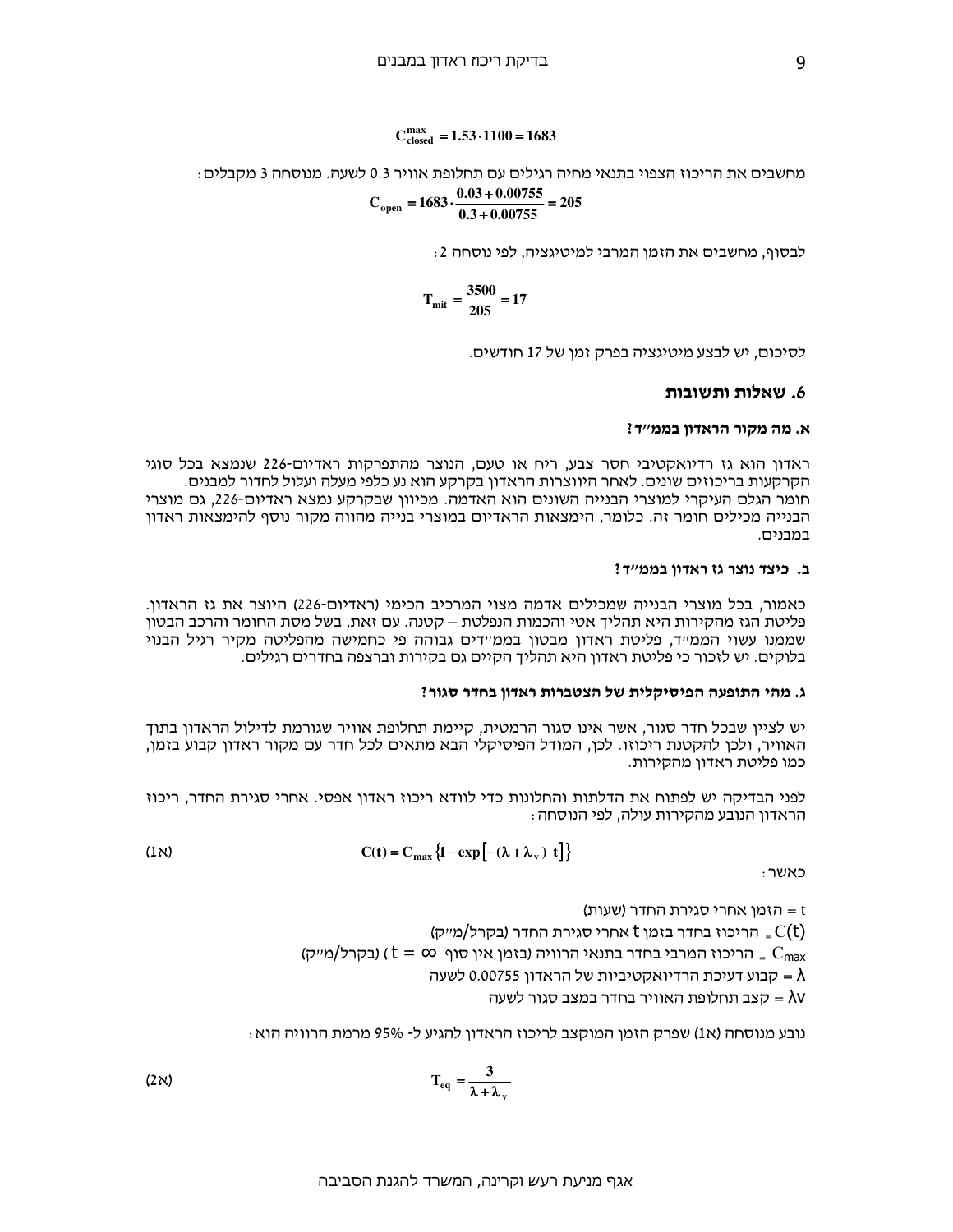לכן, אחרי סגירת החדר, ריכוז הראדון עולה ומגיע לרוויה מהר יותר כאשר קצב תחלופת האוויר גבוה יותר. כמובן, הוא מגיע לריכוז מרבי נמוך יותר. לדוגמה, בחדר רגיל "ישן", הסגור בצורה רגילה (ללא איטום בדלת והחלון), עם רמת אוויר כ- 0.2 תחלופות לשעה, ריכוז הראדון מגיע לרוויה (95% מ- C<sub>max</sub>) במשד 15 **שעות**. אבל בממ*ייד.* כאשר קצב תחלופת האוויר הנו אפסי. עליית הריכוז ״צריכה״ 17 **ימים**. אחרי היום הראשון מגיע הריכוז לכ- 200 בקרל/מייק. יש לציין שלפי ההוראות של פיקוד העורף הזמן המרבי שמותר לאדם לשהות בממייד סגור הרמטית הוא 6 שעות. בזמן זה ריכוז הראדון המרבי יהיה כ-80 בקרל/מייק. אם הריכוז ההתחלתי בממייד היה אפסי, הריכוז הממוצע אחרי 6 שעות, שקובע את הסיכון הבריאותי, יהיה כ- 40 בקרל/מייק, כלומר דומה לממוצע הארצי של 47 בקרל/מייק בחדר רגיל צמוד קרקע (לפי סקר ישראל 1998).

הריכוז המרבי האפשרי בחדר סגור הוא :

$$
C_{\text{max}} = \frac{ES}{(\lambda + \lambda_v)V}
$$

כאשר:

E = קצב פליטת הראדון (אקסהלציה) מהקירות (בקרל/מייר/שעה) שטח פולט ראדון בחדר (מייר)  $\mathrm{S}$ U = נפח החדר (מייק)

כאשר ״בקרל״ הוא יחידת מדידה של קצב התפרקות רדיואקטיבית ושווה להתפרקות אחת לשנייה.

נובע מנוסחה (א2) שריכוז הראדון בחדר הנו פרופורציונאלי לקצב פליטת ראדון מהקירות, והפוך פרופורציונלי לקצב החלפת האוויר.

הקצב של תחלופת האוויר בחדר סגור קובע באופו משמעותי את ריכוז הראדון. לדוגמה, ריכוז הראדון .<br>בחדר סגור הרמטית (עם אפס תחלופות אוויר לשעה) יהיה גבוה פי 25 יחסית לאותו חדר הסגור בצורה רגילה (עם 0.2 תחלופות אוויר לשעה).

הנוסחה (א3) מסבירה למה ריכוז הראדון הנמדד בממ״ד בתנאים של סגירה הרמטית הנו גבוה, ובתנאים פתוחים הוא נמוך :

. קצב פליטת הראדון E מהבטון המסיבי של הממייד הוא כ- 5 בקרל/מייר/שעה -

. היחס בין שטח פולט ראדון S ונפח V של חדר הממייד S/V הנו כ-2.

- רמת האוורור בתנאי מחיה רגילים (ממוצע של 24 שעות) v : היא כ- 0.3 תחלופות לשעה.

לכן, ריכוז הראדון בתנאים סגורים הרמטית יהיה 1,324 בקרל/מייק ובתנאי מחיה רגילים יהיה 33 בקרל/מייק.

לסיכום, ריכוז הראדון בממייד הנובע מחומר הבנייה הנו תקין, כיוון שריכוז הראדון המרבי המותר במבנים בתנאי מחיה רגילים הוא 200 בקרל/מייק.

#### ד. האם ריכוז הראדון בממ״דים הנו גבוה?

הראדון עלול להצטבר בחדרים שאין בהם אוורור, לדוגמה בממ״ד כאשר הוא סגור הרמטית. בבדיקות של ממיידים בתנאי מחיה רגילים, כולל פתיחה של חלון או דלת, נמצאו ריכוזי ראדון נמוכים שאינם מהווים סכנה בריאותית. הראדון, כמו כל גז אחר, מתפזר בקלות באוויר. אם פותחים דלת של ממ״ד שהיה סגור הרמטית תקופה ארוכה, הראדון מתפזר מיד בתוך הדירה ומגיע לריכוז הנמוך בדירה.

#### ה. האם נדרשת בדיקת ראדון בחדרים ובממ"דים שאינם צמודים לקרקע?

כעיקרון, בקומות גבוהות (ללא קשר לקרקע) אין סיבה לבדיקות ראדון. אם מעוניינים לבצע בדיקה - יש לבצע בדיקה ארוכת טווח בתנאי מחיה רגילים.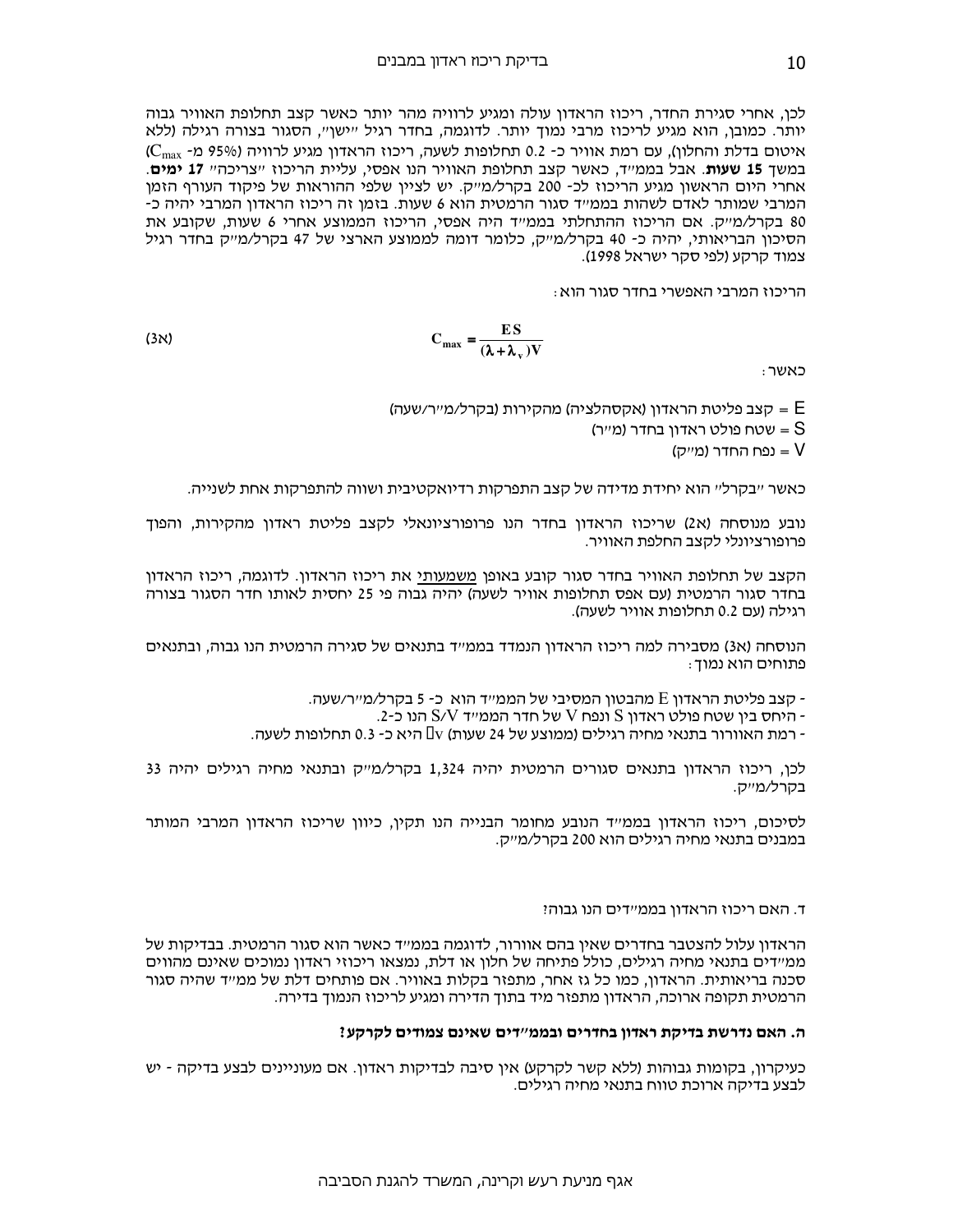#### ו. כיצד בודקים את ריכוזי הראדון בחדר רגיל צמוד קרקע?

בחדר רגיל הצמוד לקרקע, קיימת אפשרות לחדירת ראדון מהקרקע. בחדר שכזה יש לבצע בדיקה קצרת טווח, הכוללת סגירה מוחלטת של החדר.

### ז. כיצד בודקים את ריכוז הראדוו בחדרים אטומים צמודי קרקע?

כעיקרון, בממייד הצמוד לקרקע קיימת אפשרות של חדירת ראדון מהקרקע. כדי לבדוק אפשרות זו יש לבצע בתחילה בדיקה קצרת טווח, הכוללת סגירה מוחלטת של החדר.

כיוון שפליטת הראדון מהקירות היא תופעה מוכרת היטב, ניתן לצפות את ריכוז הראדון ממקור זה. לכן, הבדיקה מאפשרת להעריך אם קיימת חדירה משמעותית מהקרקע או לא.

הבדיקה של ריכוז הראדון בחדר, יחד עם הבדיקה של פליטת הראדון מחומרי הבנייה (קירות, רצפה, תקרה, וכדי), מאפשרת להעריך את עצמת המקורות בנפרד - חומר הבנייה והקרקע.

כאשר בממ״ד צמוד קרקע אין חדירה מן הקרקע או שהממ״ד אינו צמוד קרקע, מקור הראדון היחיד הוא הפליטה מהקירות. אחרי סגירת החדר, ריכוז הראדון בחדר עולה בגלל הפליטה הנמשכת מהקירות. מקור זה הנו קבוע בזמן והעצמה שלו מוכרת היטב. כיוון שלא קיים אוורור, האיבוד היחיד של הראדון בחדר הנו ההתפרקות הרדיואקטיבית שלו. זמן מחצית החיים של הראדון הוא ארוד יחסית (3.8 ימים), ולכן קצב האיבוד הוא קטן מאוד (0.00755 לשעה), יחסית, לדוגמה, לקצב תחלופת האוויר בחדר בעל סגירה רגילה (0.1 לשעה). עקב כך, ריכוז הראדון בחדר סגור הרמטית יכול להגיע לערד גבוה. וכמובו תהליד זה לוקח הרבה זמן. בממ״ד סגור הרמטית ריכוז הראדון מגיע לערד הרוויה (המרבי) כ-2,000 בקרל/מ״ק רק אחרי 17 ימים. במצב הרוויה קצב פליטת הראדון מהקיר שווה לקצב התפרקותו הרדיואקטיבי. למרות זאת, ריכוז הראדון באותו חדר בתנאי האוורור הקיימים באופן טבעי בכל בית (כ- 0.3 תחלופות לשעה) יהיה תקין, כלומר פחות מרמת הפעולה של 200 בקרל/מייק.

כאשר הממייד הנו צמוד קרקע, בנוסף לפליטת הראדון מהקירות קיימת אפשרות לחדירת ראדון מן הקרקע. זו הסיבה העיקרית לכך שבודקים ממיידים צמודי קרקע בתנאים סגורים. אם לא קיימת חדירה מהקרקע, כלומר כל הראדון בממייד נובע מחומר הבנייה, ריכוז הראדון הצפוי יהיה נמוך מ-2,000 בקרל/מייק (ראה שאלה גי) בדיוק כמו בממייד קומתי.

יש להבהיר שבדיקת ממייד קרקעי בתנאים סגורים הרמטית, כאשר החדר מנותק לחלוטין משאר חלקי הבית, לא מאפשרת להעריך את ריכוז הראדון בחדר בתנאי מחיה רגילים (שקובעים אם המצב תקין או לא תקין). ריכוז הראדון יהיה הפוך פרופורציונלי לרמת האוורור של הבית (ראה נוסחה א3). בנוסף, קיימת אפשרות להצטברות ראדון בממייד כאשר הגז לא נובע מהממייד עצמו, אלא מחדר אחר בבית. לכן, הבדיקה הקצרה מיועדת אך רק להעריך חדירה (אפשרית) מן הקרקע בממייד הנבדק. במקרה של חדירה גבוהה מהקרקע, כשניתן לצפות ריכוז לא תקין בתנאים פתוחים, יש לבצע פעולות מידיות לאטימת הממייד. אם המצב אינו דורש פעולות מידיות, ליתר ביטחון יש לבצע אחרי הבדיקה הקצרה בדיקה ארוכת טווח של 3 עד 6 חודשים, בתנאי מחיה רגילים.

#### ח. מי בודק ריכוזי ראדון בממ״ד?

רק בעל היתר מאת המשרד להגנת הסביבה לבדיקת ריכוזי ראדון, יכול לבצע בדיקה זו. על פי ההיתר הבודקים מחויבים לבצע בדיקה ארוכת טווח בממ״דים. כזכור, בדיקת ראדון קצרת טווח, שמבצעים רק בחדרים צמודי קרקע. מיועדת לגלות את המקור הקרקעי (אם קיים) ואת הצורך בפעולות שיפור מידיות. בדיקה קצרה בממייד אינה מיועדת לבדוק את ריכוזי הראדון שהאדם נחשף אליהם.

במתן ההיתר אין משום הסמכת הבודקים לבצע הערכת סיכונים, לפרש את הממצאים או לייעץ בנוגע לפתרונות בנושא ראדון. כמו כן, אין בהיתר משום אישור לתוצאות הבדיקה.

### ט. המלצות כלליות

- בתנאי מחיה רגילים איו כל מניעה להשתמש בממ״ד למגורים ולשינה. תנאי מחיה רגילים כוללים אוורור סביר של הממייד (למשל על ידי פתיחת דלת או חלון).
- בבתים אשר מסיבה כלשהי רמת האוורור בהם נמוכה מאוד, כדי להפחית את פליטת הראדון מחומרי הבנייה ניתן לצבוע את החדר בצבע מיוחד ובתנאי שהוא עומד בתקן השימוש במגורים.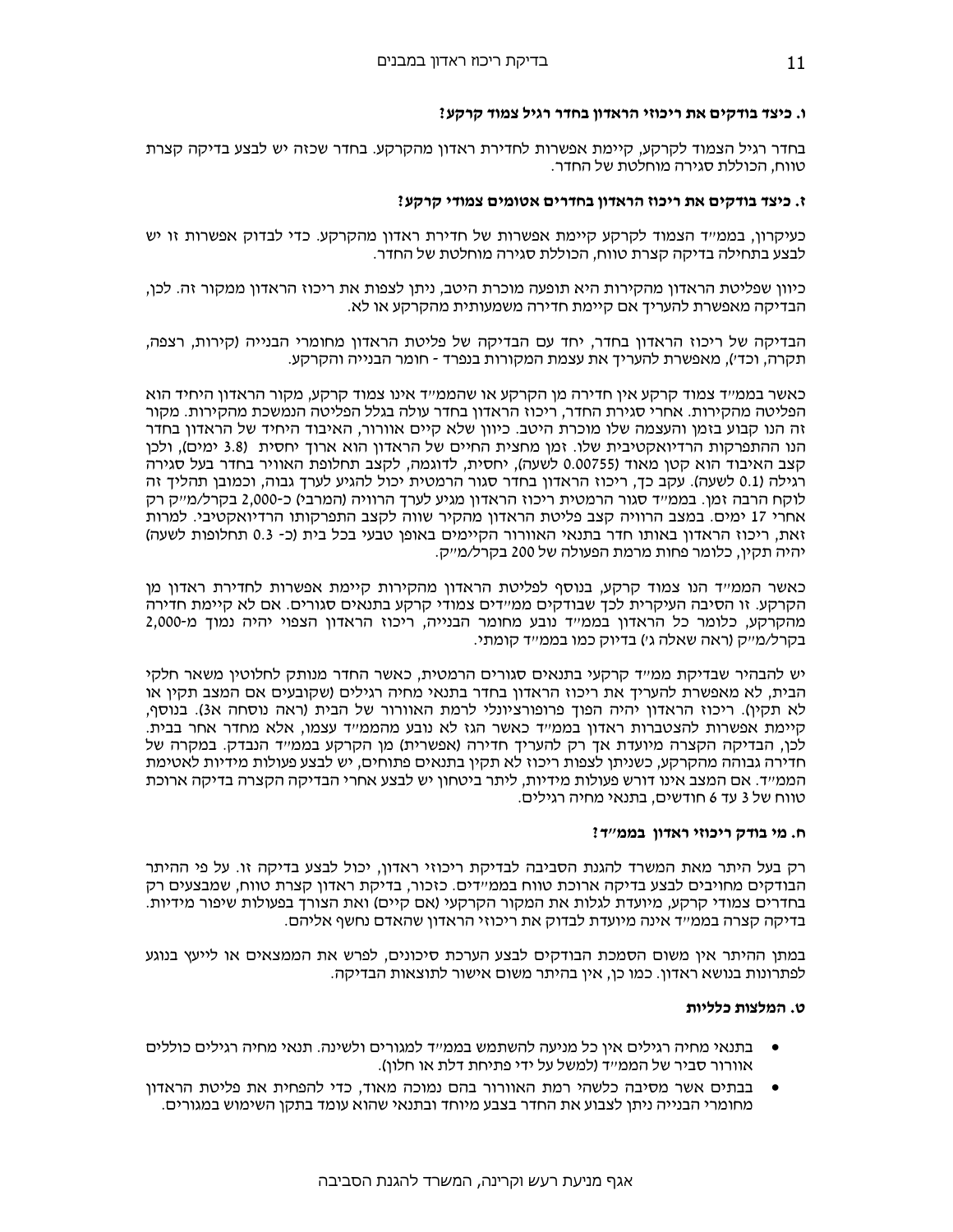- מומלץ לבדוק שנותן השירות הנו בעל היתר בתוקף למתן שירותי בדיקת גז ראדון של המשרד להגנת הסביבה.
	- במשך הבדיקה אסור לגעת בגלאים.
- בחלק מהרשויות המקומיות קיים נוהל אכלוס לדירות חדשות (טופס 4), המפרט את דרישות הבנייה והבדיקות הנדרשות. מומלץ לבדוק את הנושא עם הרשות המקומית.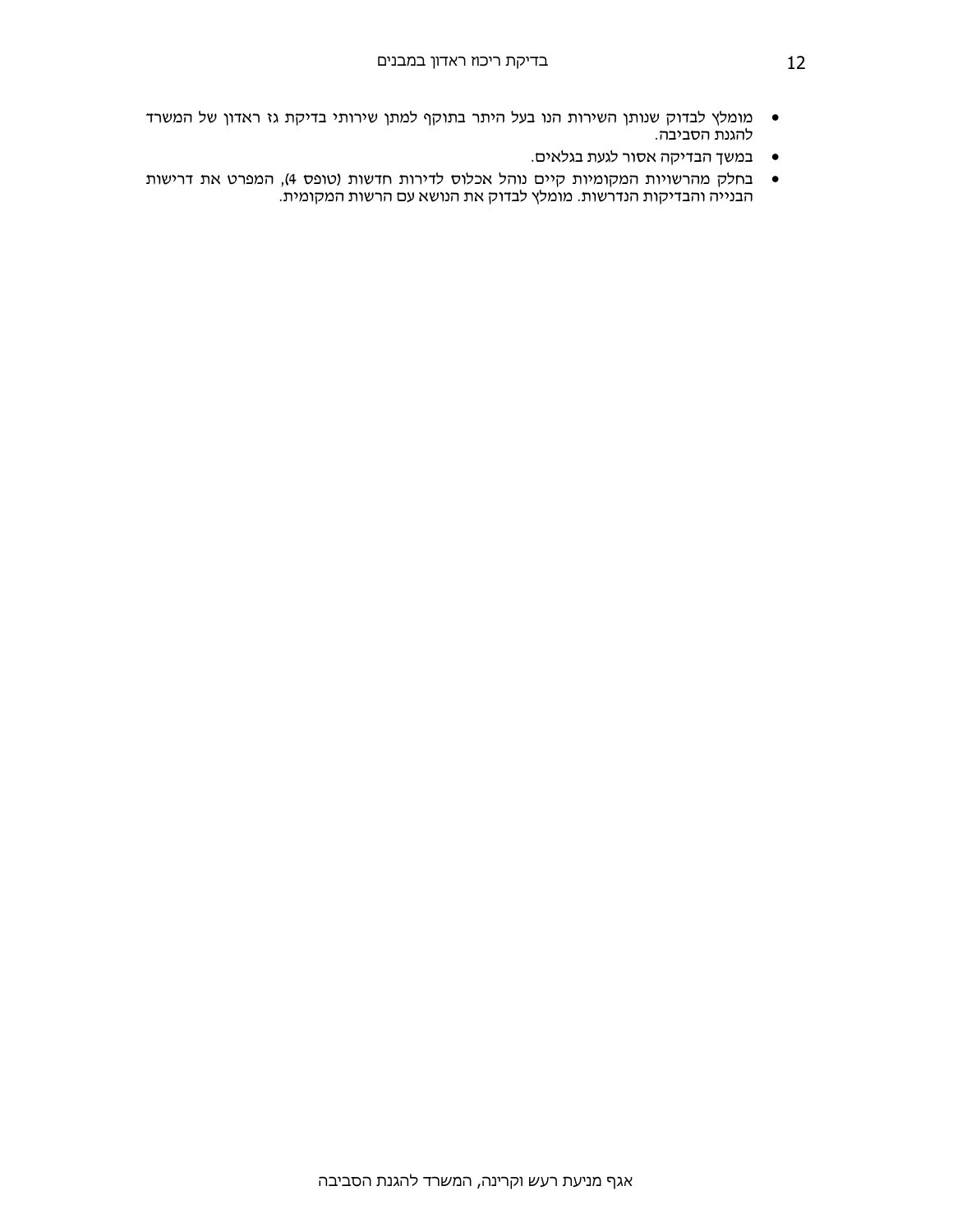ומן λν ספונקציה של קצב אוורור λν טבלה 2. ב**דיקה במגורים** : Cmit (t) סבונקציה של קצב אוורורα א הבדיקה t, עבור גלאי שמודד את הריכוז הסופי, לדוגמה פחם פעיל (AC) או ניטור רציף (CRM).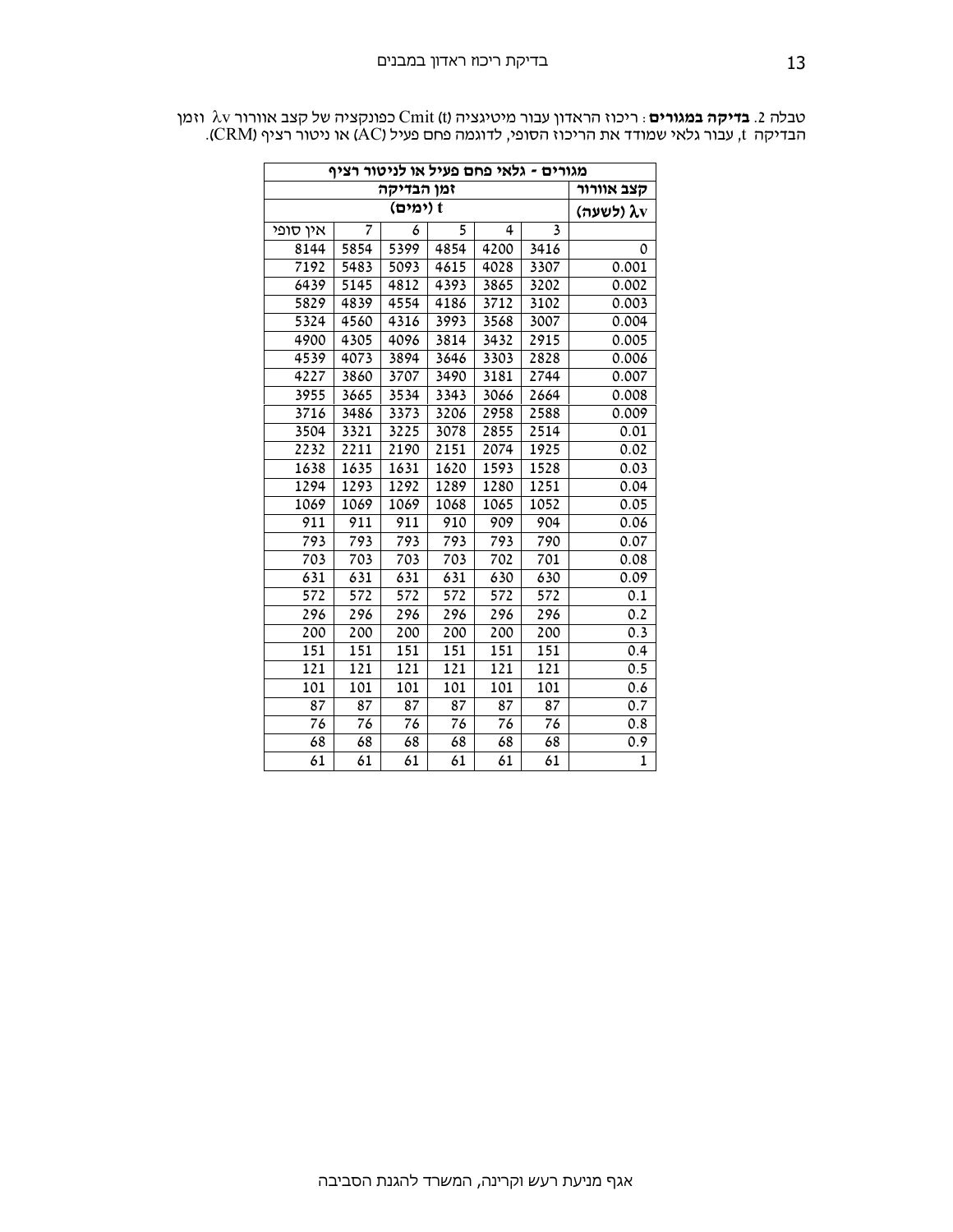$\lambda_{\sf v}$  טבלה 3. **בדיקה במגורים** : ריכוז הראדון עבור מיטיגציה  $\mathsf{C}_{\sf mit} \left( \mathsf{t} \right)$  כפונקציה של קצב תחלופת אוויר וזמן הבדיקה t, עבור גלאי שמודד את הריכוז הממוצע, לדוגמה אלקטרט (EL) או בעקבות התפרקות גרעינית (AT).

| מגורים - גלאי אלקטרט או בעקבות התפרקות גרעינית |                              |            |      |                  |                  |              |  |  |
|------------------------------------------------|------------------------------|------------|------|------------------|------------------|--------------|--|--|
|                                                |                              | קצב אוורור |      |                  |                  |              |  |  |
|                                                | (לשעה) <b>λ</b> <sub>ν</sub> |            |      |                  |                  |              |  |  |
| אין סופי                                       | 7                            | 6          | 5    | 4                | 3                |              |  |  |
| 8144                                           | 3530                         | 3180       | 2789 | 2352             | 1862             | 0            |  |  |
| 7192                                           | 3376                         | 3057       | 2695 | 2286             | 1822             | 0.001        |  |  |
| 6439                                           | 3233                         | 2941       | 2607 | 2224             | 1783             | 0.002        |  |  |
| 5829                                           | 3099                         | 2832       | 2523 | 2164             | 1746             | 0.003        |  |  |
| 5324                                           | 2975                         | 2730       | 2444 | 2107             | 1709             | 0.004        |  |  |
| 4900                                           | 2859                         | 2634       | 2368 | 2052             | 1674             | 0.005        |  |  |
| 4539                                           | 2750                         | 2543       | 2297 | 2000             | 1640             | 0.006        |  |  |
| 4227                                           | 2648                         | 2458       | 2229 | 1950             | 1608             | 0.007        |  |  |
| 3955                                           | 2552                         | 2377       | 2164 | 1901             | 1576             | 0.008        |  |  |
| 3716                                           | 2463                         | 2301       | 2102 | 1855             | 1545             | 0.009        |  |  |
| 3504                                           | 2378                         | 2229       | 2043 | 1810             | 1515             | 0.01         |  |  |
| 2232                                           | 1755                         | 1680       | 1582 | 1448             | 1262             | 0.02         |  |  |
| 1638                                           | 1379                         | 1336       | 1279 | 1196             | 1073             | 0.03         |  |  |
| 1294                                           | 1132                         | 1105       | 1068 | 1013             | 928              | 0.04         |  |  |
| 1069                                           | 958                          | 940        | 914  | 876              | 815              | 0.05         |  |  |
| 911                                            | 830                          | 817        | 798  | 770              | 725              | 0.06         |  |  |
| 793                                            | 732                          | 722        | 708  | 687              | 652              | 0.07         |  |  |
| 703                                            | 655                          | 647        | 636  | 619              | 591              | 0.08         |  |  |
| 631                                            | 592                          | 586        | 577  | 563              | 541              | 0.09         |  |  |
| $\overline{572}$                               | 540                          | 535        | 528  | $\overline{517}$ | 498              | 0.1          |  |  |
| 296                                            | 288                          | 286        | 284  | 281              | $\overline{277}$ | 0.2          |  |  |
| 200                                            | 196                          | 195        | 195  | 193              | 191              | 0.3          |  |  |
| 151                                            | 149                          | 148        | 148  | 147              | 146              | 0.4          |  |  |
| 121                                            | 120                          | 120        | 119  | 119              | 118              | 0.5          |  |  |
| 101                                            | 100                          | 100        | 100  | 100              | 99               | 0.6          |  |  |
| 87                                             | 86                           | 86         | 86   | 86               | 85               | 0.7          |  |  |
| 76                                             | 76                           | 76         | 75   | 75               | 75               | 0.8          |  |  |
| 68                                             | 67                           | 67         | 67   | 67               | 67               | 0.9          |  |  |
| 61                                             | 61                           | 61         | 61   | 60               | 60               | $\mathbf{1}$ |  |  |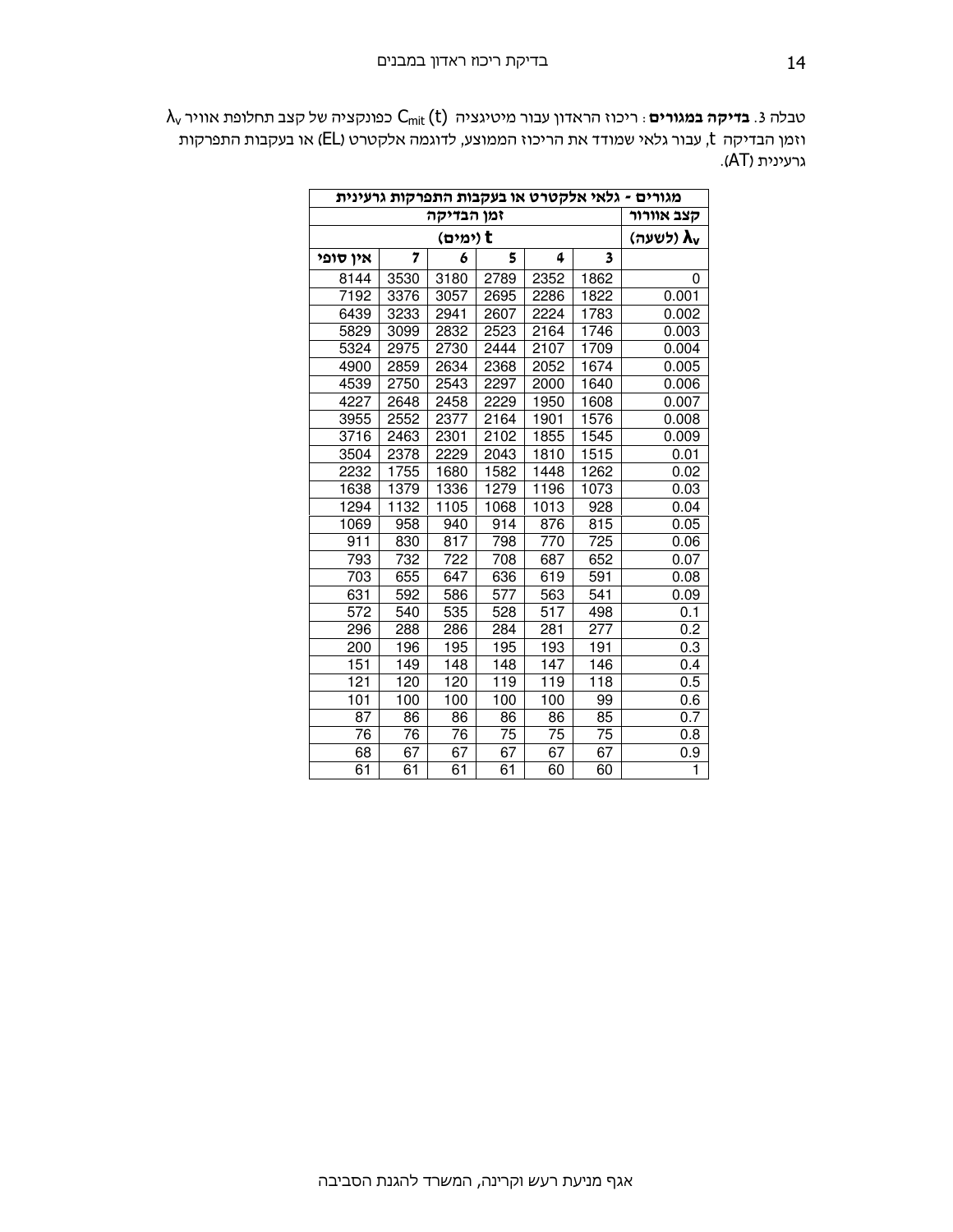| מקום עבודה - גלאי פחם פעיל או לניטור רציף |                          |           |       |       |                         |              |  |  |  |
|-------------------------------------------|--------------------------|-----------|-------|-------|-------------------------|--------------|--|--|--|
| זמן הבדיקה<br>קצב אוורור                  |                          |           |       |       |                         |              |  |  |  |
|                                           |                          | (לשעה) λν |       |       |                         |              |  |  |  |
| איו סופי                                  | $\overline{\phantom{a}}$ | 6         | 5     | 4     | $\overline{\mathbf{3}}$ |              |  |  |  |
| 20361                                     | 14636                    | 13498     | 12135 | 10500 | 8540                    | 0            |  |  |  |
| 17980                                     | 13707                    | 12733     | 11537 | 10069 | 8267                    | 0.001        |  |  |  |
| 16098                                     | 12863                    | 12030     | 10982 | 9664  | 8006                    | 0.002        |  |  |  |
| 14572                                     | 12097                    | 11384     | 10465 | 9281  | 7756                    | 0.003        |  |  |  |
| 13311                                     | 11400                    | 10789     | 9983  | 8920  | 7517                    | 0.004        |  |  |  |
| 12251                                     | 10764                    | 10241     | 9534  | 8579  | 7289                    | 0.005        |  |  |  |
| 11347                                     | 10182                    | 9735      | 9115  | 8258  | 7070                    | 0.006        |  |  |  |
| 10567                                     | 9650                     | 9267      | 8724  | 7953  | 6861                    | 0.007        |  |  |  |
| 9887                                      | 9162                     | 8834      | 8358  | 7666  | 6661                    | 0.008        |  |  |  |
| 9290                                      | 8714                     | 8433      | 8016  | 7394  | 6469                    | 0.009        |  |  |  |
| 8761                                      | 8302                     | 8061      | 7695  | 7136  | 6285                    | 0.01         |  |  |  |
| 5581                                      | 5527                     | 5476      | 5377  | 5185  | 4814                    | 0.02         |  |  |  |
| 4095                                      | 4088                     | 4077      | 4050  | 3984  | 3821                    | 0.03         |  |  |  |
| 3234                                      | 3233                     | 3230      | 3223  | 3200  | 3128                    | 0.04         |  |  |  |
| 2672                                      | 2672                     | 2671      | 2669  | 2661  | 2630                    | 0.05         |  |  |  |
| 2276                                      | 2276                     | 2276      | 2276  | 2273  | 2259                    | 0.06         |  |  |  |
| 1983                                      | 1983                     | 1983      | 1983  | 1982  | 1975                    | 0.07         |  |  |  |
| 1756                                      | 1756                     | 1756      | 1756  | 1756  | 1753                    | 0.08         |  |  |  |
| 1576                                      | 1576                     | 1576      | 1576  | 1576  | 1575                    | 0.09         |  |  |  |
| 1430                                      | 1430                     | 1430      | 1430  | 1430  | 1429                    | 0.1          |  |  |  |
| 741                                       | 741                      | 741       | 741   | 741   | 741                     | 0.2          |  |  |  |
| 500                                       | 500                      | 500       | 500   | 500   | 500                     | 0.3          |  |  |  |
| 377                                       | 377                      | 377       | 377   | 377   | 377                     | 0.4          |  |  |  |
| 303                                       | 303                      | 303       | 303   | 303   | 303                     | 0.5          |  |  |  |
| 253                                       | 253                      | 253       | 253   | 253   | 253                     | 0.6          |  |  |  |
| 217                                       | 217                      | 217       | 217   | 217   | 217                     | 0.7          |  |  |  |
| 190                                       | 190                      | 190       | 190   | 190   | 190                     | 0.8          |  |  |  |
| 169                                       | 169                      | 169       | 169   | 169   | 169                     | 0.9          |  |  |  |
| 153                                       | 153                      | 153       | 153   | 153   | 153                     | $\mathbf{1}$ |  |  |  |

 $\lambda$ v טבלה 4. **בדיקה במקום עבודה** : ריכוז הראדון עבור מיטיגציה (t) Cmit (t כפונקציה של קצב אוורור ( וזמן הבדיקה t, עבור גלאי שמודד את הריכוז הסופי, לדוגמה (AC) או ניטור רציף (CRM).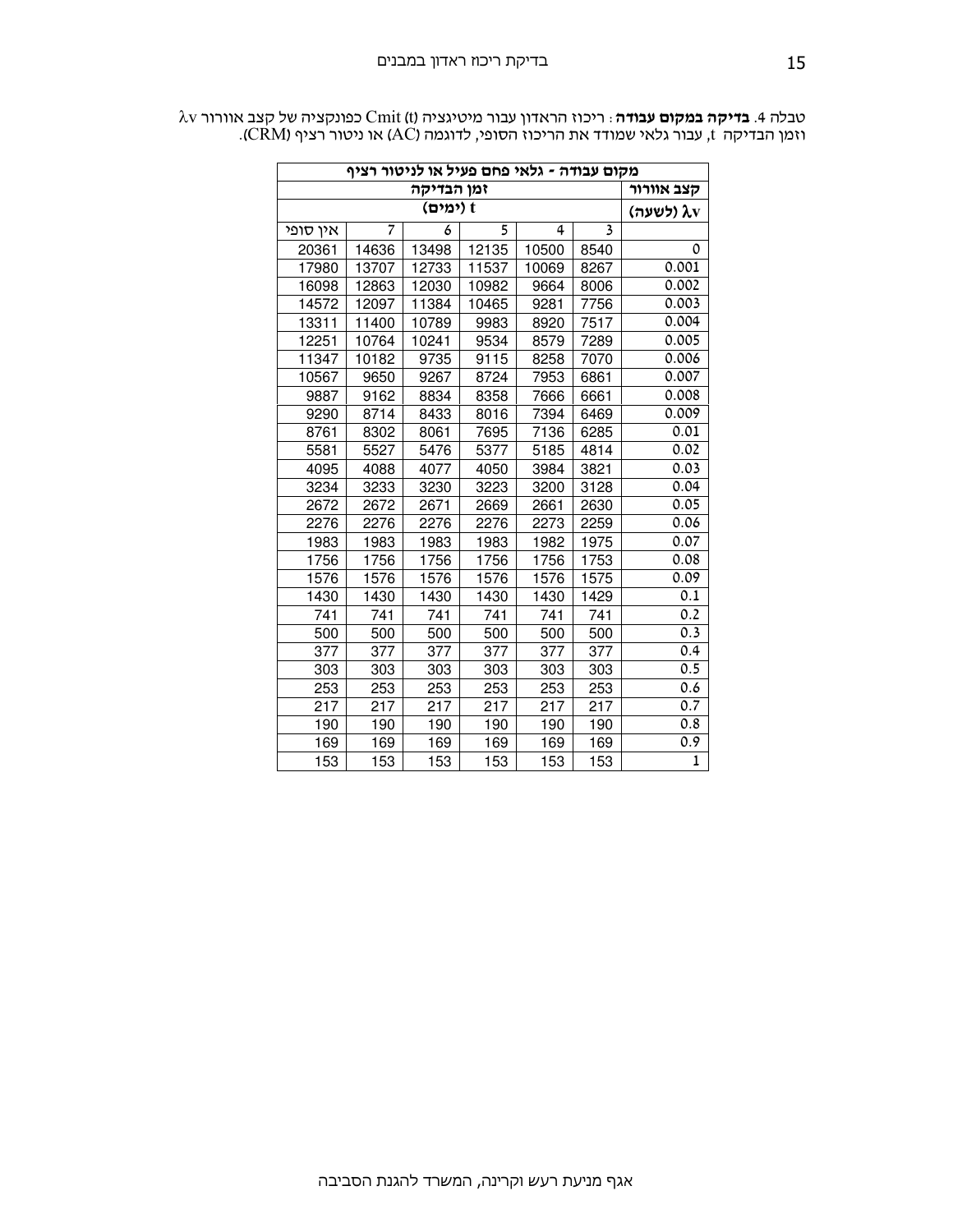טבלה 5. **בדיקה במקום עבודה** : ריכוז הראדון עבור מיטיגציה C<sub>mit</sub> (t) כפונקציה של קצב תחלופת אוויר וזמן הבדיקה  $\,$ t, עבור גלאי שמודד את הריכוז הממוצע, לדוגמה אלקטרט (EL) או בעקבות התפרקות  $\lambda_{\sf v}$ גרעינית (AT).

| מקום עבודה - גלאי אלקטרט או בעקבות התפרקות גרעינית |                  |                  |                  |      |                   |                  |  |
|----------------------------------------------------|------------------|------------------|------------------|------|-------------------|------------------|--|
|                                                    | זמן הבדיקה       |                  |                  |      |                   |                  |  |
|                                                    | t (ימים)         |                  |                  |      |                   |                  |  |
| אין סופי                                           | 7                | 6                | 5                | 4    | 3                 |                  |  |
| 20361                                              | 8826             | 7949             | 6972             | 5879 | 4655              | 0                |  |
| 17980                                              | 8441             | 7641             | 6739             | 5716 | 4555              | 0.001            |  |
| 16098                                              | 8082             | 7352             | 6518             | 5560 | 4458              | 0.002            |  |
| 14572                                              | 7749             | 7081             | 6308             | 5411 | 4364              | 0.003            |  |
| 13311                                              | 7437             | 6825             | 6110             | 5268 | 4274              | 0.004            |  |
| 12251                                              | 7147             | 6585             | 5921             | 5131 | 4186              | 0.005            |  |
| 11347                                              | 6874             | 6358             | 5742             | 5000 | 4101              | 0.006            |  |
| 10567                                              | 6620             | 6145             | 5571             | 4874 | 4019              | 0.007            |  |
| 9887                                               | 6381             | 5943             | 5409             | 4753 | 3939              | 0.008            |  |
| 9290                                               | 6156             | 5752             | 5255             | 4637 | 3862              | 0.009            |  |
| 8761                                               | 5946             | 5572             | 5108             | 4526 | 3788              | 0.01             |  |
| 5581                                               | 4387             | 4201             | 3955             | 3621 | 3155              | 0.02             |  |
| 4095                                               | 3447             | 3341             | 3196             | 2990 | 2682              | 0.03             |  |
| 3234                                               | 2829             | 2762             | 2669             | 2533 | 2320              | 0.04             |  |
| 2672                                               | 2396             | 2350             | 2285             | 2190 | 2037              | 0.05             |  |
| 2276                                               | 2076             | 2042             | 1996             | 1926 | 1812              | 0.06             |  |
| 1983                                               | 1831             | 1805             | 1770             | 1717 | 1629              | 0.07             |  |
| 1756                                               | 1637             | 1617             | 1589             | 1547 | 1478              | 0.08             |  |
| 1576                                               | 1480             | 1464             | 1442             | 1408 | 1352              | 0.09             |  |
| 1430                                               | 1351             | 1337             | 1319             | 1291 | $12\overline{45}$ | 0.1              |  |
| 741                                                | 720              | 716              | 711              | 704  | 691               | $\overline{0.2}$ |  |
| 500                                                | 490              | 489              | 486              | 483  | 477               | 0.3              |  |
| $\overline{377}$                                   | $\overline{372}$ | $\overline{371}$ | $\overline{370}$ | 368  | 364               | 0.4              |  |
| 303                                                | 299              | 299              | 298              | 297  | 295               | 0.5              |  |
| 253                                                | 251              | 250              | 250              | 249  | $24\overline{7}$  | 0.6              |  |
| 217                                                | 216              | 215              | 215              | 214  | 213               | 0.7              |  |
| 190                                                | 189              | 189              | 188              | 188  | 187               | 0.8              |  |
| 169                                                | 168              | 168              | 168              | 167  | 167               | 0.9              |  |
| 153                                                | 152              | 152              | 151              | 151  | 151               | $\mathbf{1}$     |  |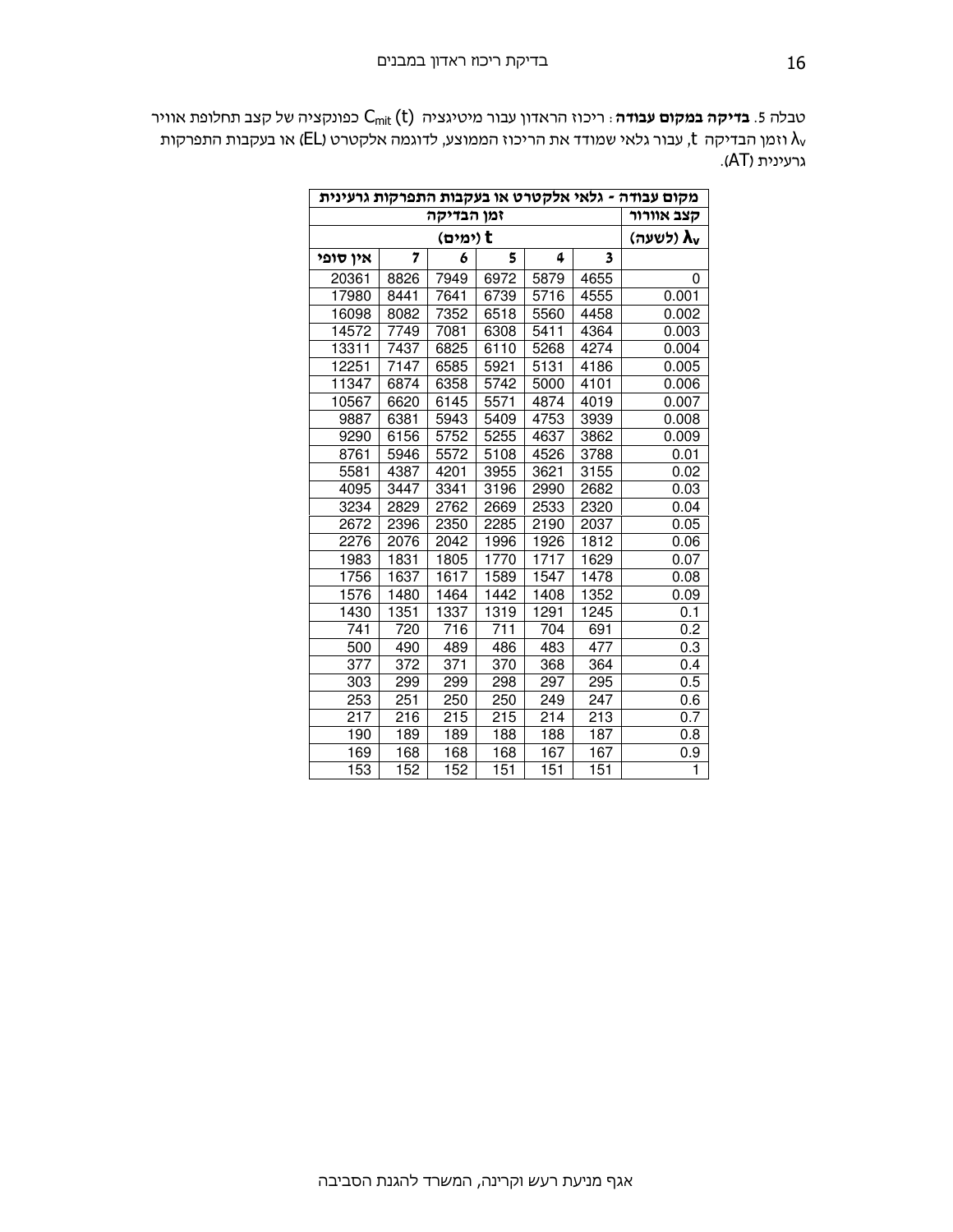| גלאי פחם פעיל או לניטור רציף |                  |                  |                  |                  |                   |                  |  |  |
|------------------------------|------------------|------------------|------------------|------------------|-------------------|------------------|--|--|
| זמן הבדיקה<br>קצב אוורור     |                  |                  |                  |                  |                   |                  |  |  |
|                              | (לשעה) λν        |                  |                  |                  |                   |                  |  |  |
| אין סופי                     | 7                | 6                | 5                | 4                | 3                 |                  |  |  |
| 1.0                          | 1.4              | 1.5              | 1.7              | 1.9              | 2.4               | 0                |  |  |
| 1.0                          | 1.3              | 1.4              | 1.6              | 1.8              | 2.2               | 0.001            |  |  |
| $\overline{1.0}$             | $\overline{1.3}$ | 1.3              | 1.5              | $\overline{1.7}$ | 2.0               | 0.002            |  |  |
| 1.0                          | 1.2              | 1.3              | 1.4              | 1.6              | 1.9               | 0.003            |  |  |
| 1.0                          | 1.2              | 1.2              | 1.3              | 1.5              | 1.8               | 0.004            |  |  |
| 1.0                          | 1.1              | 1.2              | 1.3              | 1.4              | 1.7               | 0.005            |  |  |
| 1.0                          | 1.1              | 1.2              | 1.2              | $1.4$            | 1.6               | 0.006            |  |  |
| 1.0                          | 1.1              | 1.1              | 1.2              | 1.3              | 1.5               | 0.007            |  |  |
| 1.0                          | $\overline{1.1}$ | $\overline{1.1}$ | 1.2              | 1.3              | 1.5               | 0.008            |  |  |
| 1.0                          | 1.1              | 1.1              | 1.2              | 1.3              | 1.4               | 0.009            |  |  |
| 1.0                          | $\overline{1.1}$ | 1.1              | $\overline{1.1}$ | 1.2              | 1.4               | 0.01             |  |  |
| 1.0                          | 1.0              | 1.0              | 1.0              | $\overline{1.1}$ | 1.2               | 0.02             |  |  |
| 1.0                          | 1.0              | 1.0              | 1.0              | 1.0              | 1.1               | 0.03             |  |  |
| 1.0                          | 1.0              | 1.0              | 1.0              | 1.0              | 1.0               | 0.04             |  |  |
| 1.0                          | 1.0              | 1.0              | 1.0              | 1.0              | 1.0               | 0.05             |  |  |
| $\overline{1.0}$             | 1.0              | 1.0              | 1.0              | 1.0              | $1.0$             | 0.06             |  |  |
| 1.0                          | 1.0              | 1.0              | 1.0              | 1.0              | 1.0               | 0.07             |  |  |
| 1.0                          | 1.0              | 1.0              | 1.0              | 1.0              | 1.0               | 0.08             |  |  |
| 1.0                          | 1.0              | 1.0              | 1.0              | 1.0              | 1.0               | 0.09             |  |  |
| 1.0                          | 1.0              | 1.0              | 1.0              | 1.0              | 1.0               | $\overline{0.1}$ |  |  |
| 1.0                          | $\overline{1}.0$ | $\overline{1}.0$ | $\overline{1}.0$ | $\overline{1}.0$ | $\overline{1}$ .0 | 0.2              |  |  |
| 1.0                          | 1.0              | 1.0              | 1.0              | 1.0              | 1.0               | 0.3              |  |  |
| 1.0                          | 1.0              | 1.0              | 1.0              | 1.0              | $1.0$             | 0.4              |  |  |
| 1.0                          | 1.0              | 1.0              | 1.0              | 1.0              | 1.0               | 0.5              |  |  |
| $\overline{1.0}$             | 1.0              | 1.0              | 1.0              | 1.0              | $1.0\,$           | 0.6              |  |  |
| 1.0                          | 1.0              | 1.0              | 1.0              | 1.0              | 1.0               | $\overline{0.7}$ |  |  |
| 1.0                          | 1.0              | 1.0              | 1.0              | 1.0              | 1.0               | 0.8              |  |  |
| 1.0                          | 1.0              | 1.0              | 1.0              | 1.0              | 1.0               | 0.9              |  |  |
| 1.0                          | 1.0              | 1.0              | 1.0              | 1.0              | 1.0               | $\mathbf{1}$     |  |  |

טבלה 6. פקטור ה- $r$ רוויה $\rm{Fe}_{q}$  (t) כפונקציה של קצב אוורור  $\rm{\lambda} \rm{v}$  וזמן הבדיקה  $\rm{t}$ , עבור גלאי שמודד את הריכוז בסוף הבדיקה , לדוגמה פחם פעיל ( AC )או ניטור רציף (CRM).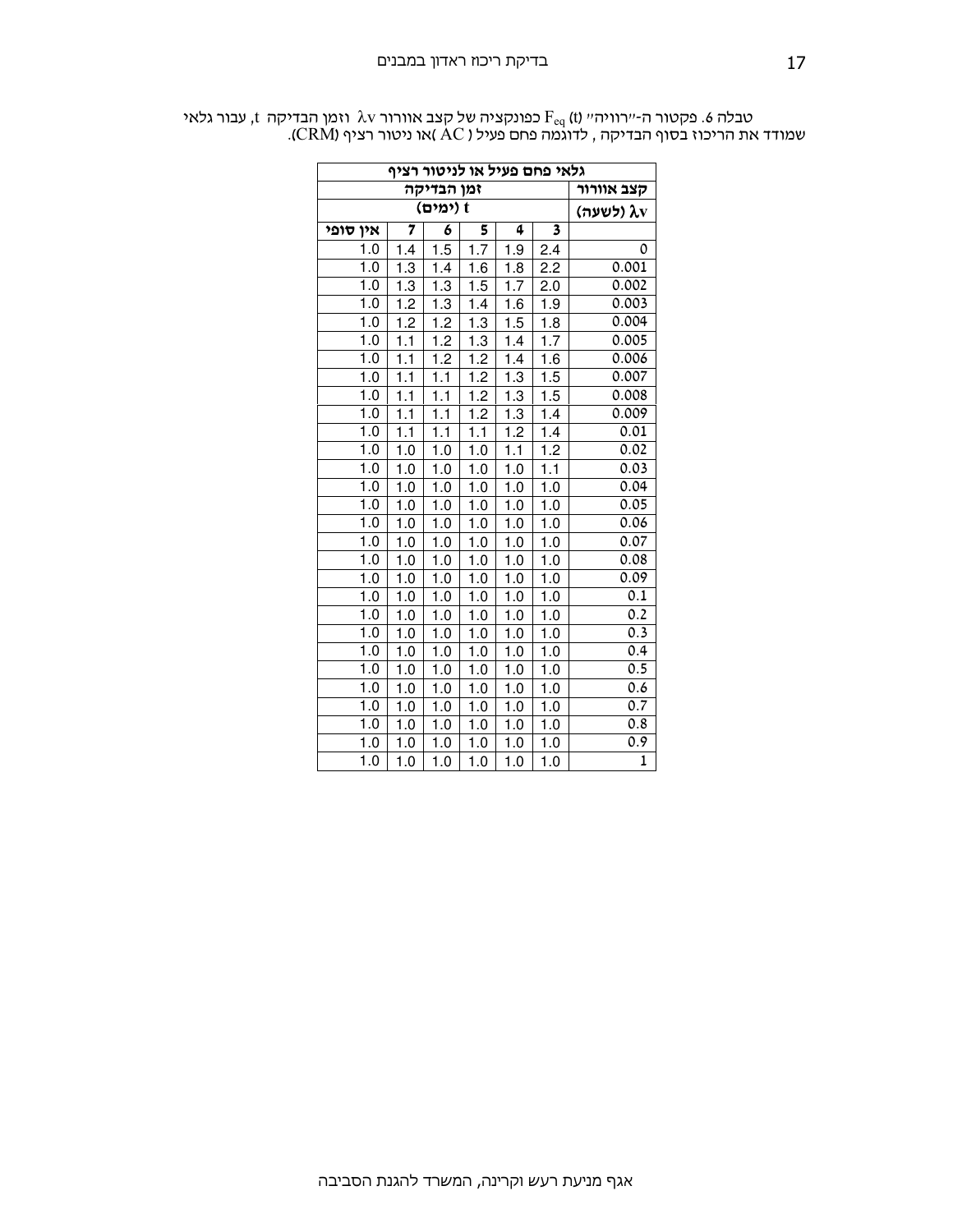| גלאי אלקטרט או בעקבות התפרקות גרעינית<br>זמן הבדיקה |                  |                  |                  |                  |                         |                  |  |
|-----------------------------------------------------|------------------|------------------|------------------|------------------|-------------------------|------------------|--|
|                                                     | קצב אוורור       |                  |                  |                  |                         |                  |  |
|                                                     | t (ימים)         |                  |                  |                  |                         |                  |  |
| אין סופי                                            | 7                | 6                | 5                | 4                | $\overline{\mathbf{3}}$ |                  |  |
| 1.0                                                 | 2.3              | 2.6              | 2.9              | 3.5              | 4.4                     | 0                |  |
| 1.0                                                 | $2.\overline{1}$ | 2.4              | 2.7              | 3.1              | 3.9                     | 0.001            |  |
| 1.0                                                 | 2.0              | 2.2              | 2.5              | 2.9              | 3.6                     | 0.002            |  |
| 1.0                                                 | 1.9              | 2.1              | 2.3              | 2.7              | 3.3                     | 0.003            |  |
| $\overline{1.0}$                                    | $\overline{1.8}$ | 2.0              | 2.2              | 2.5              | $\overline{3.1}$        | 0.004            |  |
| $\overline{1.0}$                                    | 1.7              | 1.9              | 2.1              | $\overline{2.4}$ | 2.9                     | 0.005            |  |
| 1.0                                                 | 1.7              | $\overline{1.8}$ | 2.0              | 2.3              | 2.8                     | 0.006            |  |
| 1.0                                                 | 1.6              | 1.7              | 1.9              | 2.2              | 2.6                     | 0.007            |  |
| 1.0                                                 | 1.5              | 1.7              | 1.8              | 2.1              | 2.5                     | 0.008            |  |
| 1.0                                                 | 1.5              | $\overline{1.6}$ | $\overline{1.8}$ | 2.0              | 2.4                     | 0.009            |  |
| 1.0                                                 | 1.5              | $\overline{1.6}$ | 1.7              | $\overline{1.9}$ | 2.3                     | 0.01             |  |
| 1.0                                                 | $\overline{1.3}$ | 1.3              | 1.4              | 1.5              | 1.8                     | 0.02             |  |
| 1.0                                                 | $\overline{1.2}$ | $\overline{1.2}$ | 1.3              | 1.4              | 1.5                     | 0.03             |  |
| 1.0                                                 | 1.1              | 1.2              | 1.2              | $\overline{1.3}$ | 1.4                     | 0.04             |  |
| 1.0                                                 | 1.1              | $\overline{1.1}$ | 1.2              | $\overline{1.2}$ | $\overline{1.3}$        | 0.05             |  |
| 1.0                                                 | $\overline{1.1}$ | 1.1              | 1.1              | 1.2              | 1.3                     | 0.06             |  |
| $\overline{1.0}$                                    | 1.1              | 1.1              | $\overline{1.1}$ | 1.2              | 1.2                     | 0.07             |  |
| 1.0                                                 | 1.1              | 1.1              | 1.1              | $\overline{1.1}$ | 1.2                     | 0.08             |  |
| 1.0                                                 | $\overline{1.1}$ | $\overline{1.1}$ | $\overline{1.1}$ | $\overline{1.1}$ | $\overline{1.2}$        | 0.09             |  |
| 1.0                                                 | 1.1              | 1.1              | 1.1              | 1.1              | 1.2                     | 0.1              |  |
| 1.0                                                 | 1.1              | 1.1              | 1.1              | 1.1              | $\overline{1.1}$        | 0.2              |  |
| 1.0                                                 | 1.0              | 1.0              | 1.0              | 1.1              | 1.1                     | 0.3              |  |
| 1.0                                                 | 1.0              | 1.0              | 1.0              | 1.0              | 1.0                     | 0.4              |  |
| 1.0                                                 | $1.0$            | 1.0              | 1.0              | 1.0              | 1.0                     | 0.5              |  |
| 1.0                                                 | 1.0              | $\overline{1.0}$ | 1.0              | $\overline{1.0}$ | 1.0                     | $0.\overline{6}$ |  |
| 1.0                                                 | 1.0              | 1.0              | 1.0              | 1.0              | 1.0                     | 0.7              |  |
| 1.0                                                 | 1.0              | 1.0              | 1.0              | 1.0              | 1.0                     | 0.8              |  |
| 1.0                                                 | 1.0              | 1.0              | 1.0              | 1.0              | 1.0                     | 0.9              |  |
| $\overline{1.0}$                                    | 1.0              | 1.0              | 1.0              | 1.0              | $\overline{1.0}$        | $\overline{1}$   |  |

עבלה 7. פקטור ה- $r$ רוויה $\rm{F_{eq}}$  (t) כפונקציה של קצב תחלופת אוויר  $\rm{\lambda_{v}}$  וזמן הבדיקה  $\rm{t}$ , עבור גלאי שמודד את הריכוז הממוצע במשך הבדיקה, לדוגמה אלקטרט (EL) או בעקבות התפרקות גרעינית (AT).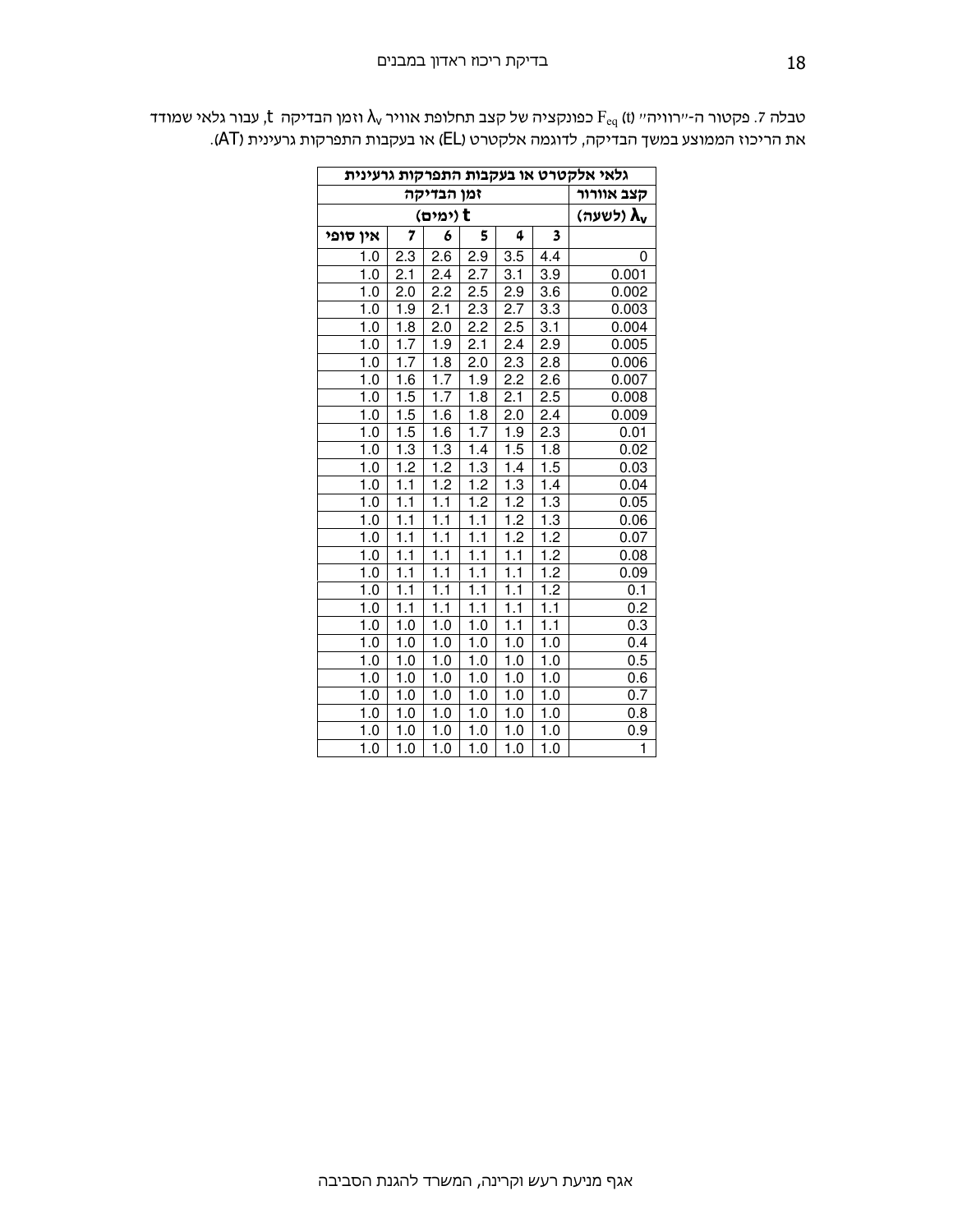תרשים זרימה 1 בדיקת גז ראדון במגורים



| יחידה   | הגדרה                                                     |                     |  |  |
|---------|-----------------------------------------------------------|---------------------|--|--|
| בקרל/מ  | ריכוז נמדד בתנאים סגורים                                  | ∙closed             |  |  |
| בקרל/מ  | ריכוז מינימלי בתנאים סגורים עבור פעולות שיפור             | ∽mit                |  |  |
| בקרל/מ  | ריכוז צפוי בתנאים פתוחים בהתאם לריכוז הנמדד בתנאים סגורים | pred<br>$\sim$ open |  |  |
| בקרל/מ' | ריכוז נמדד בתנאים פתוחים                                  | -open               |  |  |
| חודשים  | זמן מרבי לפעולות שיפור                                    | mit                 |  |  |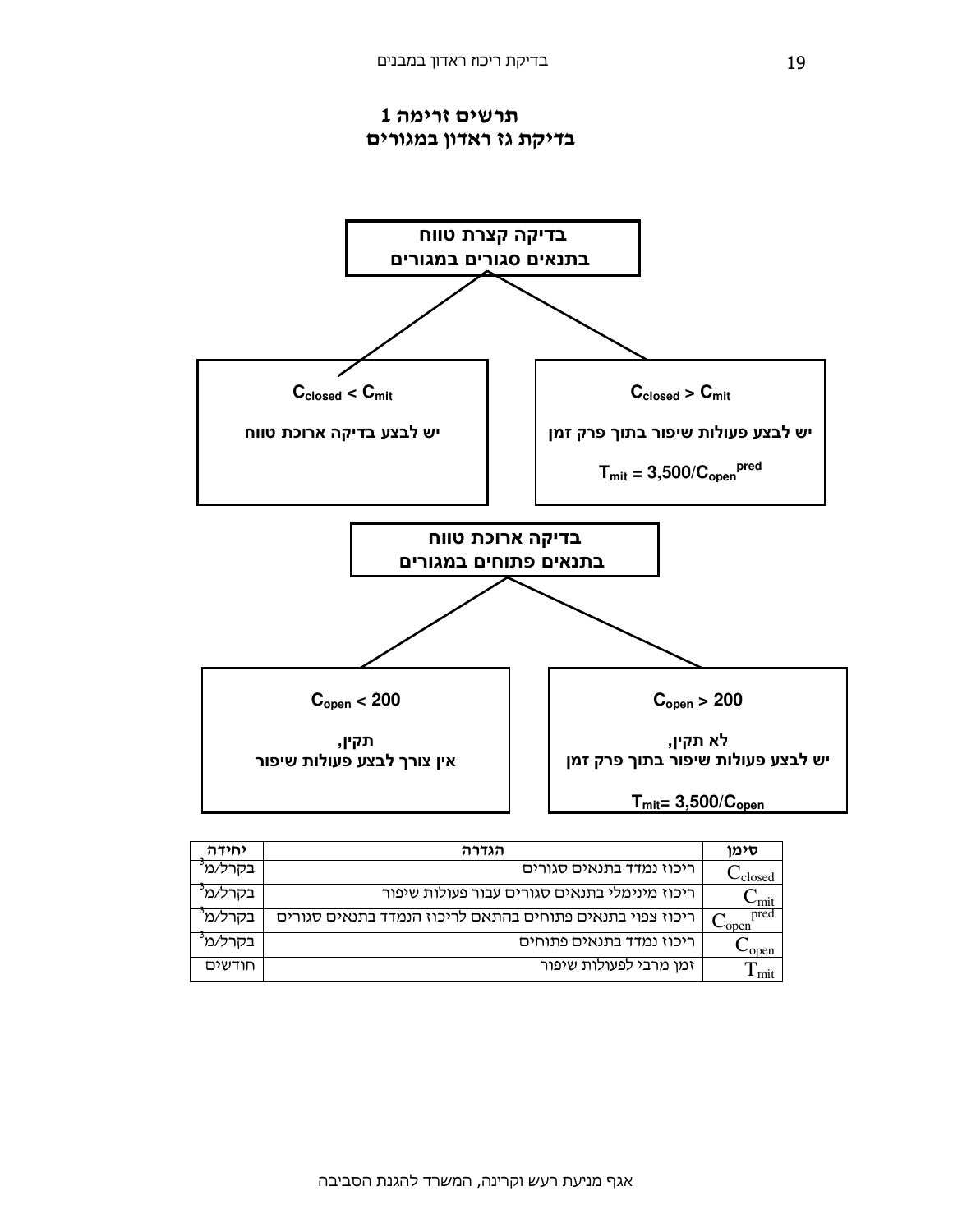## תרשים זרימה 2

## בדיקת גז ראדון בחדר מגורים – לפי רמת אוורור של החדר



בדיקה קצרת טווח בתנאים סגורים במגורים

### בדיקה ארוכת טווח בתנאים מחייה רגילים



 $\widetilde{X}$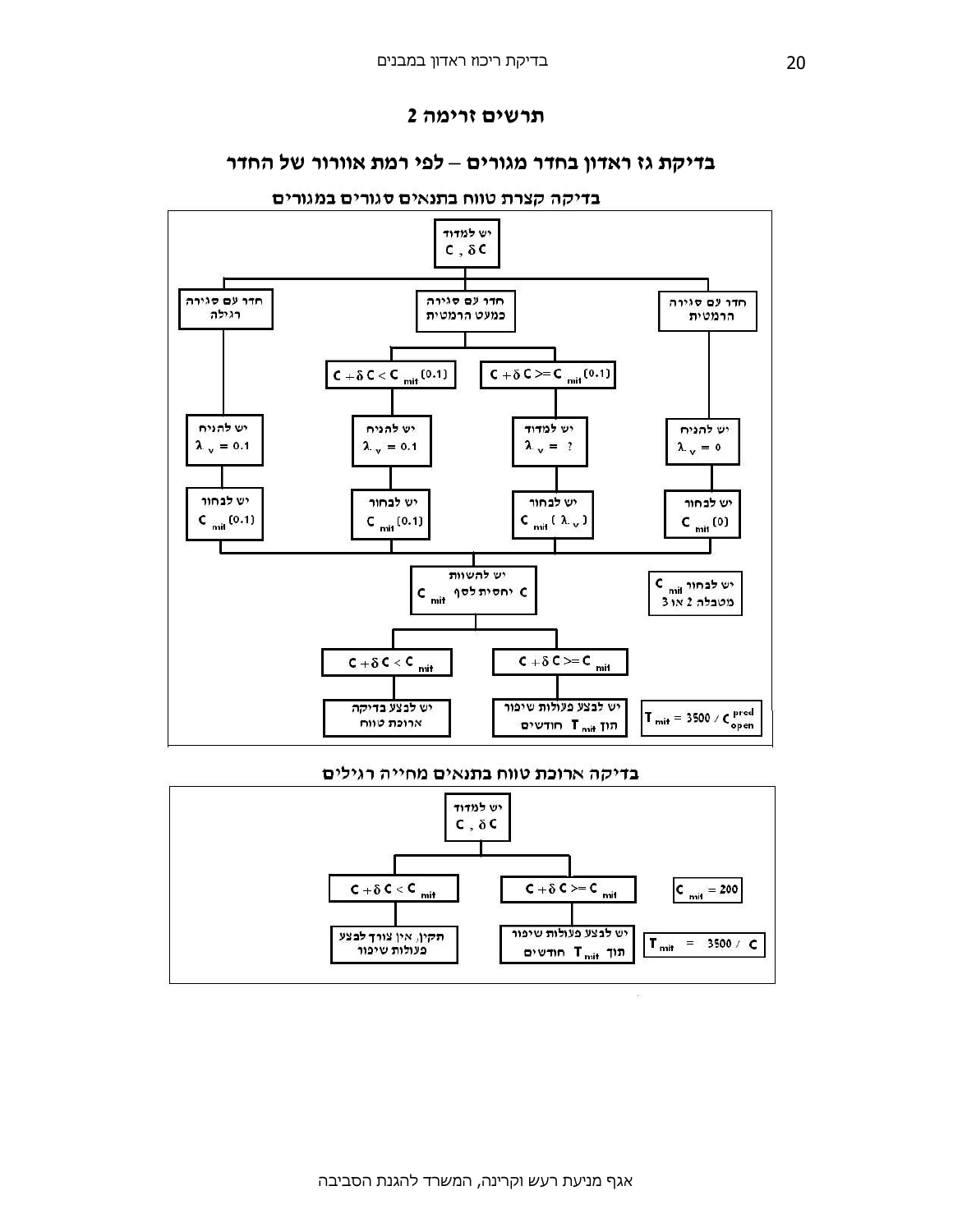



| יחידה   | הגדרה                                                     | סימו                |
|---------|-----------------------------------------------------------|---------------------|
| בקרל∕מ' | ריכוז נמדד בתנאים סגורים                                  | ≀closed             |
| בקרל/מ' | ריכוז מינימלי בתנאים סגורים עבור פעולות שיפור             | ∽mit                |
| בקרל/מ' | ריכוז צפוי בתנאים פתוחים בהתאם לריכוז הנמדד בתנאים סגורים | pred<br>$\cup$ open |
| בקרל/מ' | ריכוז נמדד בתנאים פתוחים                                  | -open               |
| חודשים  | זמן מרבי לפעולות שיפור                                    | mit                 |